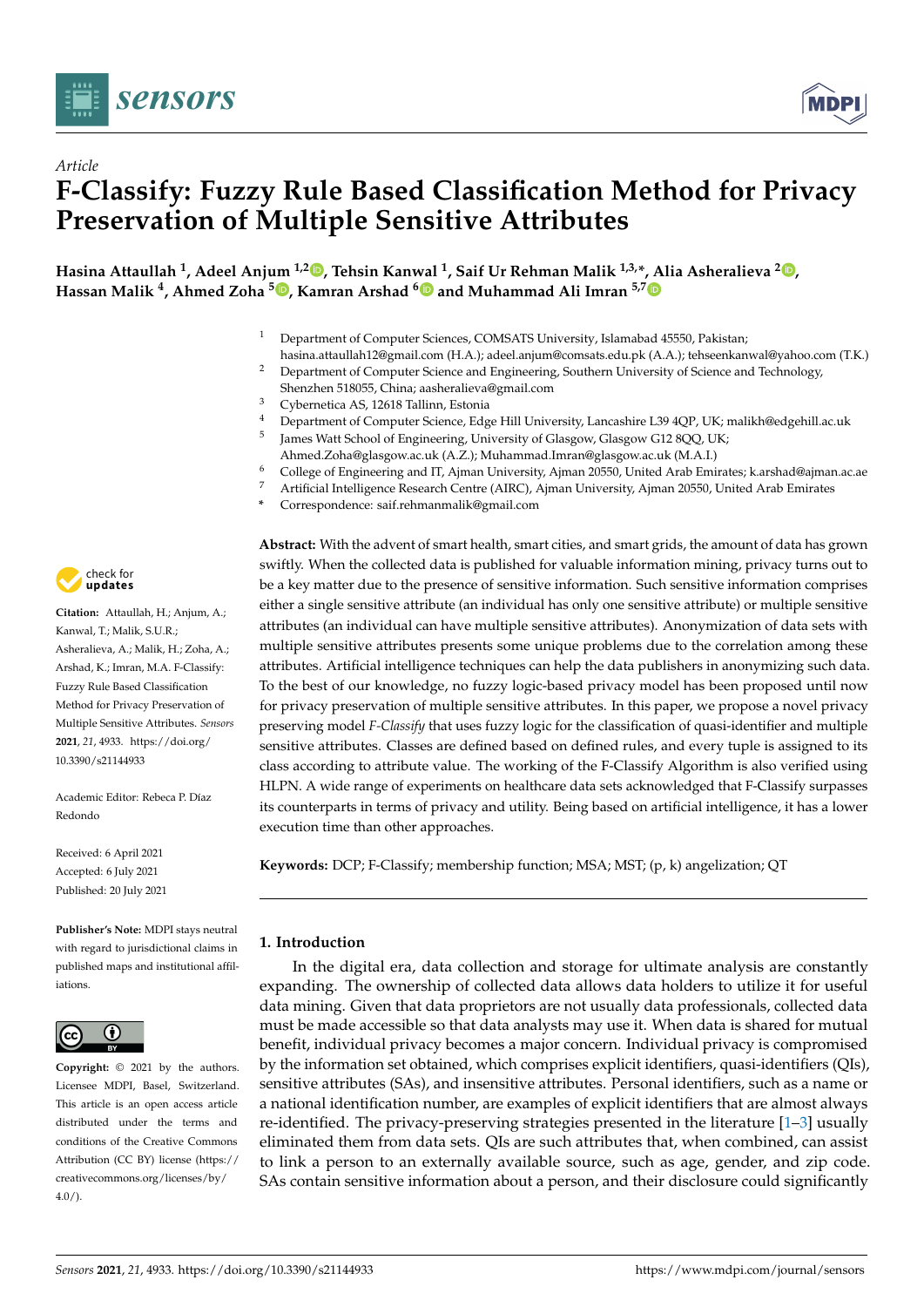contribute to individual privacy. Insensitive attributes remain unchanged, as they are commonly not linked with privacy threats.

Today's health care and other micro-data publishing entities are concerned about maintaining privacy without losing information. According to the research, there is an inverse relationship between privacy and information loss (data utility). K-anonymity [\[1\]](#page-20-0) and its derivatives l-diversity  $[2]$ , t-closeness  $[3]$  and many other  $[4,5]$  $[4,5]$  are examples of early work on privacy preservation based on generalization. The majority of the methods proposed in the literature [\[1](#page-20-0)[–6\]](#page-20-5) focus on single sensitive attribute data sets and rely on single-dimensional generalization. However, in most cases, real-world data publishing entities will have multiple sensitive attributes (MSAs). Known anonymization techniques like k-anonymity [\[1](#page-20-0)[,6\]](#page-20-5) and l-diversity [\[2\]](#page-20-2) that were previously proposed do not preserve privacy for MSAs. In the case of MSAs, these techniques fail to protect privacy because the adversary breaches privacy with some background and non-membership knowledge attack.

#### *Motivation*

In this section, different scenarios are presented to demonstrate how previous techniques fail to deal with MSAs. In Table [1,](#page-1-0) Gender, Age, and Zipcode are QIs whereas Disease, Treatment, Physician, Symptom, and Diagnostic method are SAs. Table [2](#page-1-1) displays anonymization of the micro-data of Table [1](#page-1-0) by removing the explicit identifiers from Table [1](#page-1-0) and also showing generalization of QIs by making each group three diverse and four anonymous. The privacy breaches are explained in different scenarios.

<span id="page-1-0"></span>

| Name           | Gender       | Age | Zipcode | <b>Disease</b> | <b>Treatment</b>             | Physician | Symptom             | Diagnostic Method            |
|----------------|--------------|-----|---------|----------------|------------------------------|-----------|---------------------|------------------------------|
| John           | М            | 27  | 14248   | <b>HIV</b>     | Antiretroviral therapy (ART) | John      | Infection           | <b>Blood Test</b>            |
| Ana            | F            | 28  | 14207   | <b>HIV</b>     | ART                          | John      | Weight loss         | <b>ELISA Test</b>            |
| Richard        | M            | 26  | 14206   | Cancer         | Radiation                    | Alice     | Weight loss         | <b>MRI</b> Scan              |
| Dave           | M            | 25  | 14249   | Cancer         | Chemotherapy                 | Bob       | Abdominal Pain      | Chest X-ray                  |
| Kate           | $\mathbf{F}$ | 41  | 13053   | Hepatitis      | Drugs                        | Sarah     | Fever               | Blood test                   |
| William        | M            | 48  | 13074   | Phthisis       | Antibiotic                   | David     | Fever               | Molecular diagnostic methods |
| Robert         | M            | 45  | 13064   | Asthma         | Medication                   | Suzan     | Shortness of breath | Methacholine challenge tests |
| Olivia         | F            | 42  | 13062   | Obesity        | Nutrition control            | Steven    | Eating disorders    | Body mass index (BMI)        |
| Emily          | F            | 33  | 14248   | Flu            | Medication                   | Suzan     | Fever               | <b>RITD</b> tests            |
| Alec           | M            | 37  | 14204   | Flu            | Medication                   | Eve       | Fever               | <b>RITD</b> tests            |
| Oliver         | M            | 36  | 14205   | Flu            | Medication                   | Anas      | Fever               | RITD tests                   |
| James          | М            | 35  | 14248   | Indigestion    | Medication                   | Jem       | Heartburn           | Chest X-ray                  |
| <b>Jessica</b> | F            | 28  | 14249   | Cancer         | Chemotherapy                 | Bob       | Abdominal pain      | Chest X-ray                  |

**Table 1.** Original data table.

**Table 2.** Anonymized table (T\*).

<span id="page-1-1"></span>

| $P_{ID}$        | Age       | Zipcode     | Group Id       | <b>Disease</b> | Treatment                    | Physician  | Symptom             | Diagnostic Method            |
|-----------------|-----------|-------------|----------------|----------------|------------------------------|------------|---------------------|------------------------------|
| P1              | $25 - 28$ | 14206-14249 |                | <b>HIV</b>     | Antiretroviral therapy (ART) | John       | Infection           | Blood Test                   |
| P <sub>2</sub>  | $28 - 41$ | 13053-14248 | $\overline{2}$ | <b>HIV</b>     | ART                          | John       | Weight loss         | <b>ELISA</b> Test            |
| P <sub>3</sub>  | $25 - 28$ | 14206-14249 |                | Cancer         | Radiation                    | Alice      | Weight loss         | MRI Scan                     |
| P4              | $25 - 28$ | 14206-14249 |                | Cancer         | Chemotherapy                 | Bob        | Abdominal Pain      | Chest X-ray                  |
| P <sub>5</sub>  | $28 - 41$ | 13053-14248 | $\overline{2}$ | Hepatitis      | Drugs                        | Sarah      | Fever               | Blood test                   |
| P <sub>6</sub>  | $33 - 48$ | 13062-14248 | - 3            | Phthisis       | Antibiotic                   | David      | Fever               | Molecular diagnostic methods |
| P7              | $33 - 48$ | 13062-14248 | -3             | Asthma         | Medication                   | Suzan      | Shortness of breath | Methacholine challenge tests |
| P8              | $33 - 48$ | 13062-14248 | - 3            | Obesity        | Nutrition control            | Steven     | Eating disorders    | Body mass index (BMI)        |
| P <sub>9</sub>  | $33 - 48$ | 13062-14248 | -3             | Flu            | Medication                   | Suzan      | Fever               | <b>RITD</b> tests            |
| P <sub>10</sub> | $28 - 41$ | 13053-14248 | -2             | Flu            | Medication                   | Eve        | Fever               | <b>RITD</b> tests            |
| P <sub>12</sub> | $28 - 41$ | 13053-14248 | $\overline{2}$ | Indigestion    | Medication                   | <b>Jem</b> | Heartburn           | Chest X-ray                  |
| P <sub>13</sub> | $25 - 28$ | 14206-14249 |                | Cancer         | Chemotherapy                 | Bob        | Abdominal pain      | Chest X-ray                  |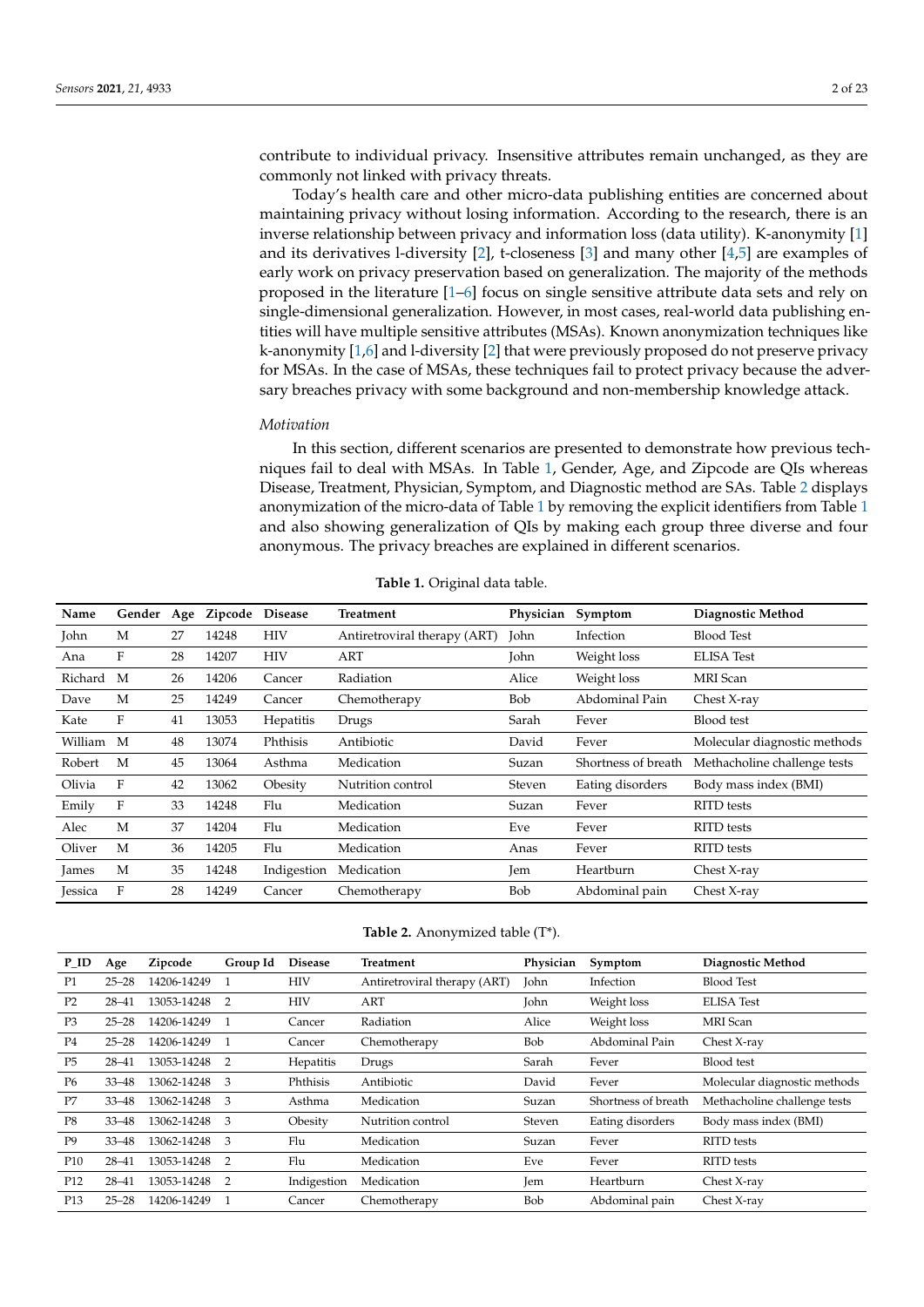Scenario 1: Let us start with a scenario in which the adversary already knows something about their next-door neighbor Richard. The adversary knows Richard is a 26-yearold man who lives in the same neighborhood as him, therefore he also knows their zip code. He noticed that Richard has recently lost weight. With such background and demographic knowledge, the adversary identifies from Table [2](#page-1-1) that Richard belongs to group 1, and then discovers that the only patient in group 1 who has lost weight has cancer. In this manner, privacy is compromised by exploiting some demographic and background knowledge.

Scenario 2: In a different scenario, if the adversary from Table [2](#page-1-1) knows Ana's diagnostic method is an ELISA test, the adversary will be able to easily determine that Ana has HIV. As a result, existing approaches for single sensitive attributes are insufficient when it comes to preserving privacy for multiple sensitive attributes.

Scenario 3: In the case of MSAs, the previously proposed techniques for MSAs [\[7](#page-20-6)[,8\]](#page-20-7) still have some limitations. Single dimensional generalization is used in proposed MSA approaches, and there is a trade-off between privacy disclosure and data utility. SLOMS [\[9\]](#page-20-8) has a demographic knowledge attack and significant information loss, whereas SLASMA [\[7\]](#page-20-6) has a privacy risk from a demographic knowledge attack as well as low data utility.

Scenario 4: The approach  $(p, k)$  angelization  $[8]$  is similar to the strategy angelization [\[10\]](#page-20-9), except that an adversary uses background knowledge to obtain a single SA value for each attribute by iteratively intersecting MSAs in correlated buckets. Additionally, because (p, k) angelization is based on MSA weight computations, the algorithm is more complex and takes longer to complete..

In this article, a fuzzy logic [\[11\]](#page-20-10) based approach is proposed to address the limitations of previously proposed techniques; it is multi-dimensional partitioning and a rule-based technique. To preserve privacy, it offers multi-dimensional partitioning for both QIs and SAs. In the literature, fuzzy-based techniques for privacy preservation are proposed in [\[12](#page-20-11)[,13\]](#page-20-12), but none of them include MSAs.

The initial step in the proposed approach is to apply fuzzy classification on QIs (Age– Zipcode) and generate classes. Classification is not limited to 2-anonymous (two tuples in one class) or 3-anonymous (three tuples in one class); instead, each class has a different number of tuples. For example, class q-C2 has five patients in Table [3a](#page-4-0), whereas class q-C4 has only one. SAs are classified after QIs have been classified. In SA classification, the class containing one patient is merged with another class to make the classification at least 2-anonymous and to avoid identity disclosure. In Figures [1](#page-2-0) and [2,](#page-3-0) Matlab [\[14\]](#page-20-13) simulations of fuzzy logic membership functions (mfs) and rules assessment are shown. Table [3b](#page-4-0) shows the results of the fuzzy classification of three SAs.

<span id="page-2-0"></span>

**Figure 1.** Matlab simulation of membership functions.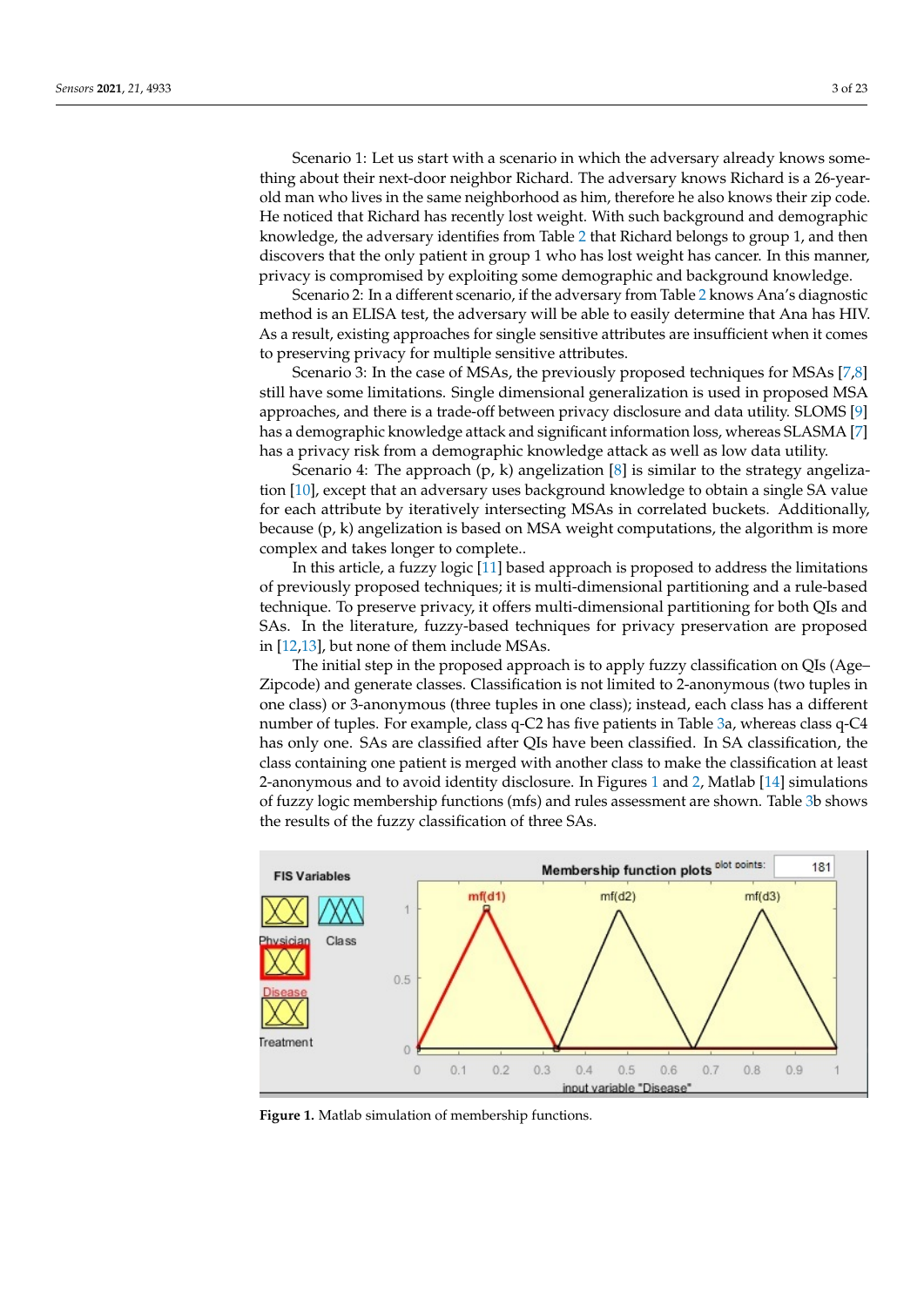<span id="page-3-0"></span>

**Figure 2.** Matlab simulation of fuzzy logic, rules evaluation for Physician, Disease and Treatment.

As a final step, a permutation is used to generate anonymized data based on Table [3a](#page-4-0)–c. Table [4b](#page-5-0),c are anonymized tables for MSTs to be published after patient identities were removed from Table [3b](#page-4-0),c.

To evaluate the privacy breach of anonymized Table [4a](#page-5-0), in the worst-case scenario, there is only one patient P12 in the last tuple of Table [4a](#page-5-0), and the likelihood of reidentification is high. C1 and *α*C3 are the classes allocated to patient P12 based on SAs, and when looking at Table [4b](#page-5-0),c, it can be seen that C1 has four tuples and *α*C3 has two. Going deeper into C1, there are three different diseases for disease attribute {Asthma, Flu, Indigestion}, as well as three distinct physicians {Suzan, Anas, Jem}. Similarly, there are two separate symptoms in *α*C3 {eating disorder, heartburn}, as well as three different diagnostic methods {Methacholine challenge Tests, Body mass index, Chest X-ray}. Going into further detail with C1, there are three different diseases {Asthma, Flu, Indigestion} for disease attribute and three different physicians {Suzan, Anas, Jem}. Likewise, in *α*C3 there are 2 different symptoms {eating disorder, heartburn} and 3 different diagnostic methods {Methacholine challenge Tests, Body mass index, Chest X-ray}. As a result, it would be difficult for an adversary to deduce a direct relationship between any information in a high-dimensional data set with only one attribute in one class.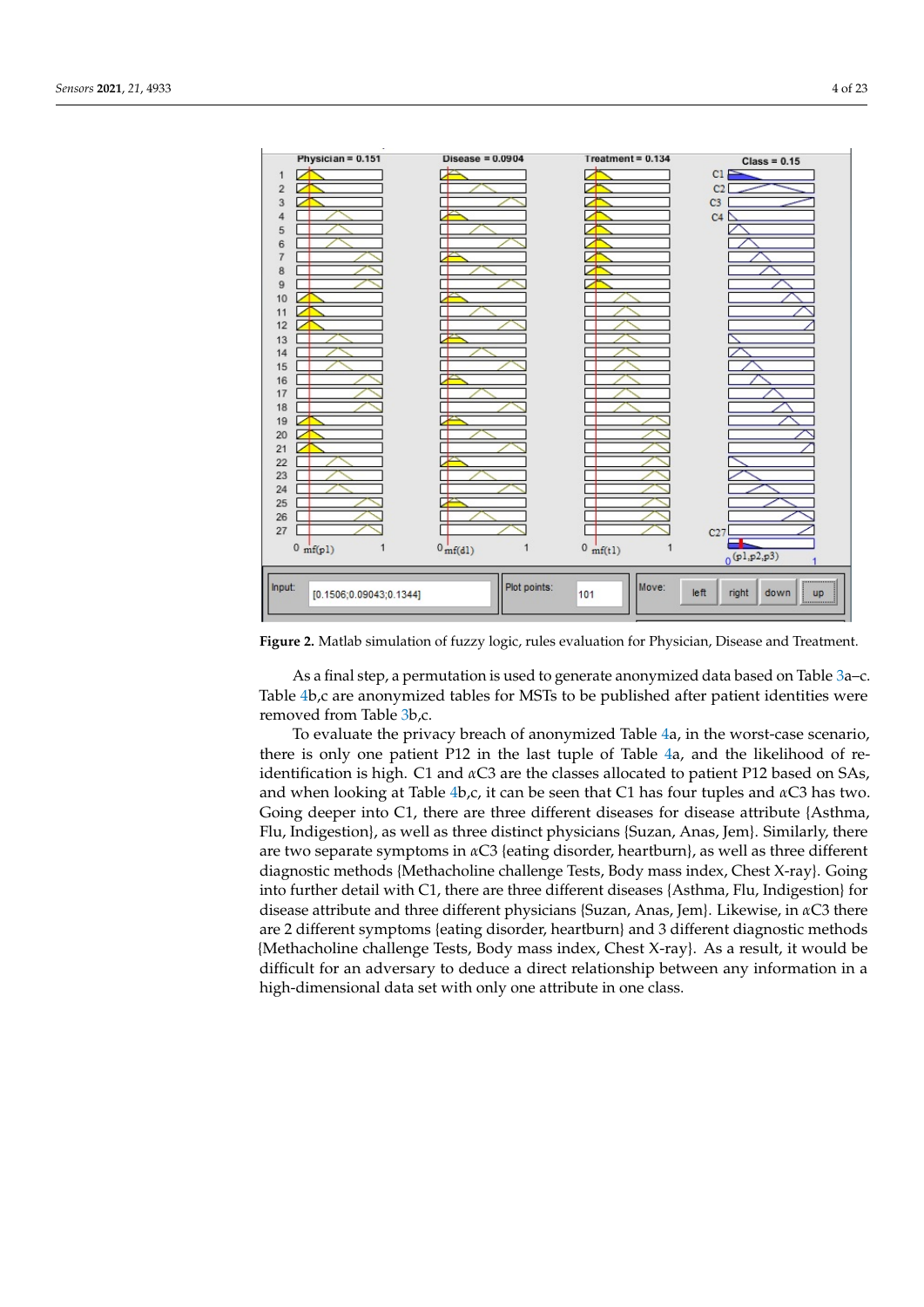|                                   |                     | (a) Classification of QIs (Age-Zipcode)                                  |                         |                |
|-----------------------------------|---------------------|--------------------------------------------------------------------------|-------------------------|----------------|
| P-ID                              | Age                 | Zip                                                                      | Class                   |                |
| P10                               | $[25 - 33]$         | $[13053 - 14205]$                                                        | $q$ -C1                 |                |
| P <sub>5</sub>                    |                     |                                                                          |                         |                |
| P <sub>6</sub>                    |                     |                                                                          |                         |                |
| P7                                | $[35 - 48]$         | $[13053 - 14205]$                                                        | $q$ -C2                 |                |
| P8                                |                     |                                                                          |                         |                |
| P11                               |                     |                                                                          |                         |                |
| P <sub>1</sub><br>P <sub>2</sub>  |                     |                                                                          |                         |                |
|                                   |                     |                                                                          |                         |                |
| P <sub>3</sub>                    | $[25 - 33]$         | $[14206 - 14249]$                                                        | $q-C3$                  |                |
| P <sub>4</sub><br>P <sub>9</sub>  |                     |                                                                          |                         |                |
| P <sub>13</sub>                   |                     |                                                                          |                         |                |
|                                   |                     |                                                                          |                         |                |
| P12                               | $[35 - 48]$         | $[14206 - 14249]$                                                        | $q$ -C4                 |                |
|                                   |                     | (b) Classification of Sensitive Attributes (Symptom-Diagnostic Method)   |                         |                |
| P-ID                              | Symptom             | Diagnostic<br>Method                                                     | Class                   |                |
| P <sub>1</sub>                    | Infection           | <b>Blood Test</b>                                                        |                         |                |
| P <sub>2</sub>                    | Weight loss         | Elisa test                                                               | $\alpha$ C1             |                |
| P <sub>5</sub>                    | Fever               | <b>Blood</b> test                                                        |                         |                |
|                                   | Weight loss         | <b>MRI</b> Scan                                                          |                         |                |
| P <sub>3</sub>                    | Abdominal           | Chest X-ray                                                              |                         |                |
| P <sub>4</sub>                    | pain                | Molecular                                                                |                         |                |
| P <sub>6</sub>                    | Fever               | diagnostic                                                               |                         |                |
| P <sub>9</sub><br>P <sub>10</sub> | Fever<br>Fever      | Methods                                                                  | $\alpha$ C <sub>2</sub> |                |
| P11                               | Fever               | <b>RITD</b> tests                                                        |                         |                |
| P13                               | Abdominal           | <b>RITD</b> tests                                                        |                         |                |
|                                   | Pain                | Chest X-ray                                                              |                         |                |
|                                   |                     | Methacholine                                                             |                         |                |
|                                   | Shortness of        | challenge                                                                |                         |                |
| P7                                | breath              | tests                                                                    |                         |                |
| P <sub>8</sub><br>P12             | Eating<br>disorders | Body mass                                                                | $\alpha$ C <sub>3</sub> |                |
|                                   | Heartburn           | index (BMI)                                                              |                         |                |
|                                   |                     | Chest X-ray                                                              |                         |                |
|                                   |                     | (c) Classification of Sensitive Attributes (Disease-Treatment-Physician) |                         |                |
| P-ID                              | <b>Disease</b>      | <b>Treatment</b>                                                         | Physician               | Class          |
| P <sub>1</sub>                    | <b>HIV</b>          | ART                                                                      | John                    |                |
| P2                                | HIV                 | ART                                                                      | John                    | C1             |
| P <sub>3</sub>                    | Cancer              | Radiation                                                                | Alice                   |                |
| P4                                | Cancer              | Chemotherapy                                                             | Bob                     |                |
| P5                                | Hepatitis           | Drugs                                                                    | Sarah                   | C2             |
| P13                               | Cancer              | Chemotherapy                                                             | Bob                     |                |
| P <sub>6</sub>                    | Phthisis            | Antibiotic                                                               | David                   |                |
| P7                                | Asthma              | Medication                                                               | Suzan                   | C <sub>3</sub> |
| P <sub>9</sub>                    | Flu                 | Medication                                                               | Suzan                   |                |
| $\mathbf{P8}$                     | Obesity             | Nutritional                                                              | Steven                  |                |
| P10                               | Flu                 | Control                                                                  | Eve                     |                |
| P11                               | Flu                 | Medication                                                               | Anas                    | C <sub>4</sub> |
| P12                               | Indigestion         | Medication                                                               | Jem                     |                |
|                                   |                     | Medication                                                               |                         |                |

<span id="page-4-0"></span>**Table 3.** Fuzzy classification of QIs and MSAs.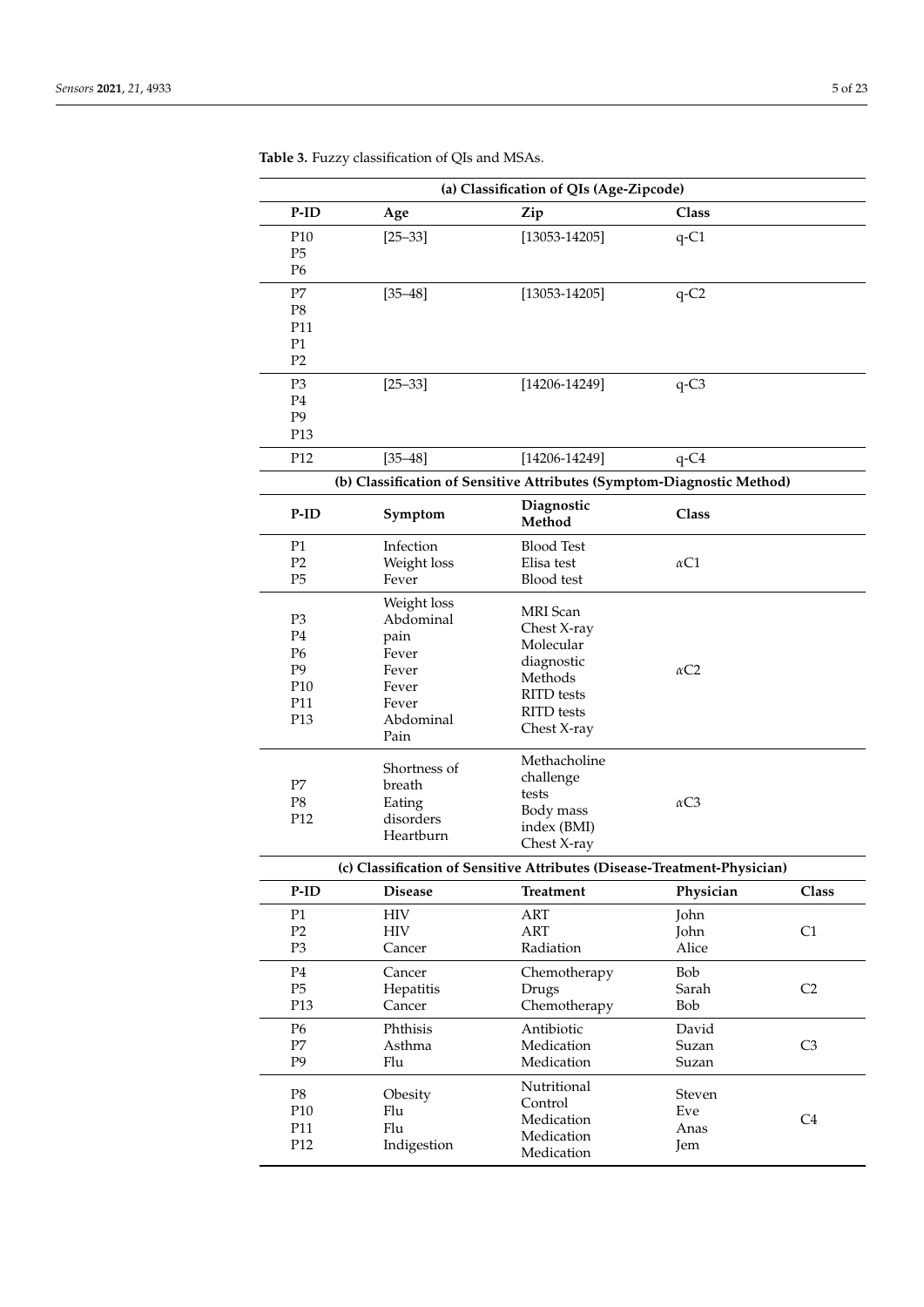<span id="page-5-0"></span>

| (a) Anonymized Table (QT)                                                           |                                                                                                              |                              |                      |                                                               |                                           |
|-------------------------------------------------------------------------------------|--------------------------------------------------------------------------------------------------------------|------------------------------|----------------------|---------------------------------------------------------------|-------------------------------------------|
| P-ID                                                                                | Age                                                                                                          | Zip                          | <b>Age-Zip Class</b> | Physician-Disease-Treatment                                   | Symptom-Diagnostic Method                 |
| P10                                                                                 | $[25 - 33]$                                                                                                  | $[13053 - 14205]$            | $q-C1$               | C4                                                            | $\alpha C2$                               |
| P5<br>P <sub>6</sub><br>P7<br>$\mathbf{P8}$<br>P11                                  | $[35 - 48]$                                                                                                  | $[13053 - 14205]$            | $q$ -C <sub>2</sub>  | C <sub>2</sub><br>C <sub>3</sub><br>C <sub>4</sub>            | $\alpha C1$<br>$\alpha C2$<br>$\alpha$ C3 |
| $\mathbf{P}1$<br>P <sub>2</sub><br>P <sub>3</sub><br>P4<br>P <sub>9</sub><br>P13    | $[25 - 33]$                                                                                                  | $[14206 - 14249]$            | $q$ -C3              | C1<br>C <sub>2</sub><br>C <sub>3</sub>                        | $\alpha$ C1<br>$\alpha C2$                |
| P12                                                                                 | $[35 - 48]$                                                                                                  | $[14206 - 14249]$            | $q-C4$               | C4                                                            | $\alpha$ C3                               |
|                                                                                     |                                                                                                              |                              |                      | (b) Anonymized Table (Multiple Sensitive Attribute (MST (1))) |                                           |
| <b>Disease</b>                                                                      | <b>Treatment</b>                                                                                             | Physician                    | Class                |                                                               |                                           |
| <b>HIV</b><br><b>HIV</b><br>Cancer                                                  | ART<br><b>ART</b><br>Radiation                                                                               | John<br>John<br>Alice        | C1                   |                                                               |                                           |
| Cancer<br>Hepatitis<br>Cancer                                                       | Chemotherapy,<br>Drugs<br>Chemotherapy                                                                       | Bob<br>Sarah<br>Bob          | C <sub>2</sub>       |                                                               |                                           |
| Phthisis<br>Asthma<br>Flu                                                           | Antibiotic<br>Medication<br>Medication                                                                       | David<br>Suzan<br>Suzan      | C <sub>3</sub>       |                                                               |                                           |
| Obesity<br>Flu<br>Flu<br>Indigestion                                                | Nutritional Control<br>Medication<br>Medication<br>Medication                                                | Steven<br>Eve<br>Anas<br>Jem | C <sub>4</sub>       |                                                               |                                           |
|                                                                                     |                                                                                                              |                              |                      | (c) Anonymized Table (Multiple Sensitive Attribute (MST (2))) |                                           |
| Symptom                                                                             | Diagnostic<br>Method                                                                                         | Class                        |                      |                                                               |                                           |
| Infection<br>Weight loss<br>Fever                                                   | <b>Blood Test</b><br>Elisa test<br><b>Blood</b> test                                                         | $\alpha$ C1                  |                      |                                                               |                                           |
| Weight loss<br>Abdominal pain<br>Fever<br>Fever<br>Fever<br>Fever<br>Abdominal Pain | MRI Scan<br>Chest X-ray<br>Molecular diagnostic<br>Methods<br><b>RITD</b> tests<br>RITD tests<br>Chest X-ray | $\alpha C2$                  |                      |                                                               |                                           |
| Shortness of<br>breath<br>Eating<br>disorders<br>Heartburn                          | Methacholine<br>challenge<br>tests<br>Body mass<br>index (BMI)<br>Chest X-ray                                | $\alpha$ C3                  |                      |                                                               |                                           |

**Table 4.** Anonymized QT and MST.

The following are the main contributions of this paper:

• The article presents a fuzzy logic classifier (F-Classify) based on artificial intelligence (AI). The suggested methodology classifies QIs and SAa using a single methodology, namely fuzzy classification, rather than utilizing two distinct approaches for QIs and SAa. Instead of fixed classes/buckets, variable numbers of classes/buckets (k is variable) are formed in the proposed methodology.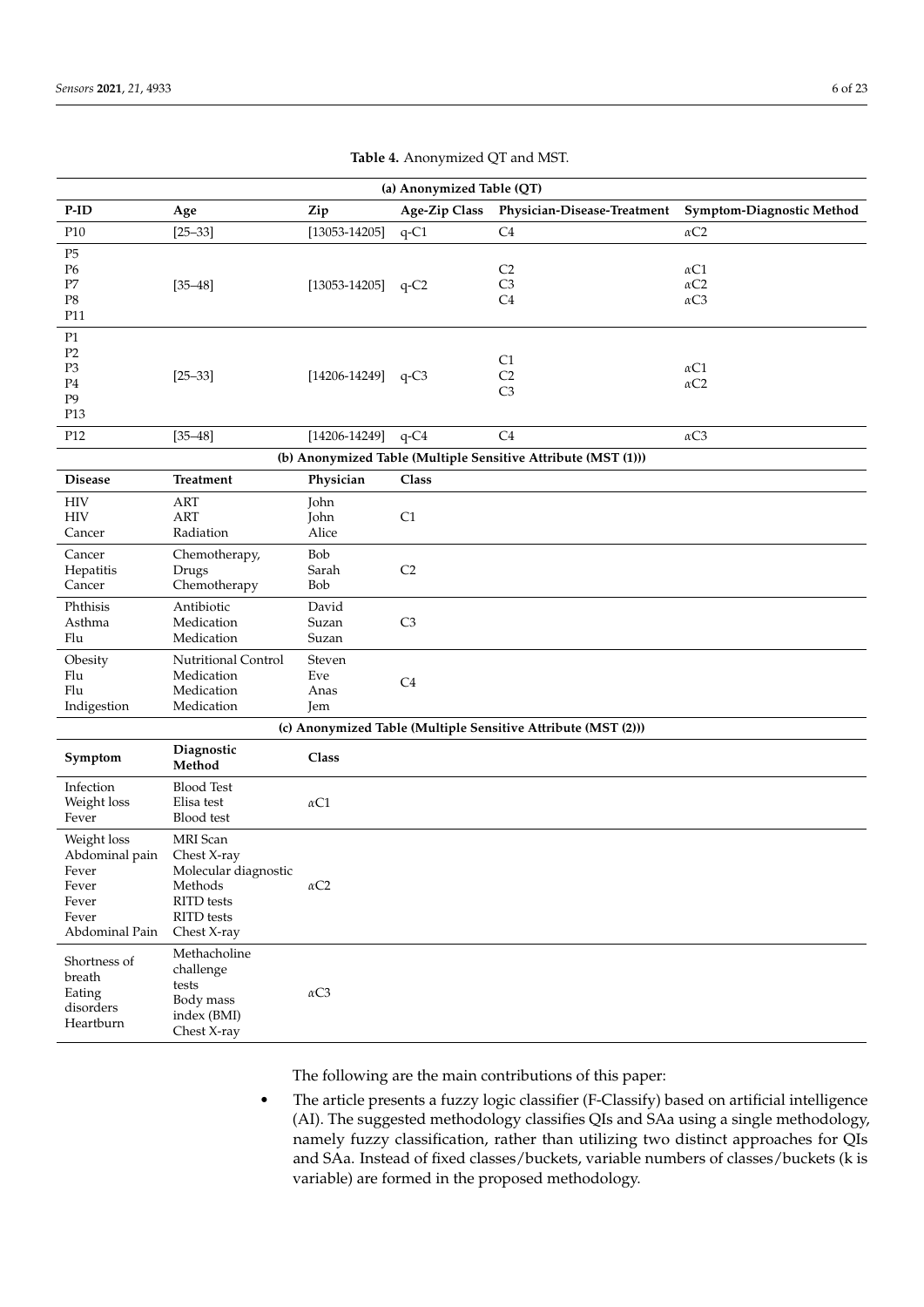- The proposed algorithm is verified for correctness using higher-level Petri nets (HLPN).
- The proposed F-classify approach is implemented in Python, and the results are compared to those obtained through (p-k) angelization. The results indicate that fuzzy classification (multi-dimensional partitioning) of correlated attributes increases data utility while permutation of multiple tables improves privacy. When compared to techniques that propose two different methods for QIs and SAs privacy, F-classify uses fuzzy logic for both QAs and SAs, resulting in minimal overhead.

In this article, the privacy preservation of MSAs is studied and proposed, the following section will highlight relevant work. Section [3](#page-8-0) will discuss preliminaries and definitions, and Section [4](#page-10-0) will describe the proposed work. Validation of the proposed approach is demonstrated using HLPN in Section [5.](#page-12-0) In Section [6,](#page-16-0) the findings and discussion are presented. The article concludes with Section [7.](#page-19-0)

# <span id="page-6-0"></span>**2. Literature Review**

This section summarizes the work that has been done so far in the area of privacypreserving data publishing of single and multiple sensitive attribute data sets. Many privacypreserving approaches have been proposed, using generalization, bucketization, or slicing techniques. K-anonymity [\[1](#page-20-0)[,6\]](#page-20-5), l-diversity [\[2\]](#page-20-2), t-closeness [\[3\]](#page-20-1) and many others [\[4,](#page-20-3)[5](#page-20-4)[,15–](#page-21-0)[17\]](#page-21-1) used generalization to provide privacy. Work based on bucketization has been proposed in [\[18](#page-21-2)[–21\]](#page-21-3), while slicing is a relatively new and evolving approach, first proposed by Li et al. [\[22\]](#page-21-4).

The majority of these approaches focused on a single sensitive attribute. In reality, the data could be comprised of MSAs. The preservation of MSA privacy is still in its early phases, and a wide range of anonymization models have been presented in this regard, using several methodologies. Slicing [\[9](#page-20-8)[,22\]](#page-21-4), a method for anonymizing MSAs, was first presented in [\[22\]](#page-21-4) for anonymizing high dimensional data. Because generalization causes information loss, Susan et al. [\[7\]](#page-20-6) suggested a privacy model SLAMSA that utilized anatomization with slicing to resolve the information loss issue. Some enhanced slicing models, such as suppression and mondrian slicing, have been introduced in [\[23\]](#page-21-5). To eliminate the co-relationship between MSAs, Ref. [\[9\]](#page-20-8) proposed "SLOMS", which used slicing. Aside from slicing, numerous alternative approaches based on clustering and multi-sensitive bucketization have been proposed (MSB). For the privacy preservation of numerical MSAs, MSB-based approaches have been introduced [\[24\]](#page-21-6), but these approaches have ignored textual data.

Another strategy (*α*, l) was proposed to meet the diversity of MSAs. Positive and negative disclosure risks are minimized in this technique by analyzing the correlation between MSAs [\[22](#page-21-4)[,25](#page-21-7)[,26\]](#page-21-8). (*α*, l) is also utilized in [\[27\]](#page-21-9), together with anatomy, generalization, and suppression, which resulted in significant data loss. Ref. [\[28\]](#page-21-10) introduces a rating approach for MSAs; it generalizes the sensitive attribute values, increasing information loss and hence decreasing utility. Another approach, Ref. [\[28\]](#page-21-10), is based on rating, and the rating used could be compromised via association rules. The decomposition-based technique and its extension decomposition plus improved l-diversity for MSAs [\[29,](#page-21-11)[30\]](#page-21-12). In [\[31\]](#page-21-13), "ANGELMS" have been proposed to anonymize MSAs using vertical partitioning. Ref.  $[32]$  proposes a  $(p+)$ -sensitive and t-closeness model for MSAs that meets t-closeness requirements for the published table.

The privacy model  $(p, k)$  angelization [\[8\]](#page-20-7) has some significant advantages over others, but it still has certain shortcomings because weights have been calculated and allocated to SAs based on interdependence and sensitivity of sensitive attributes. Weights for SAs cannot be calculated in every case, and weight calculation increases execution time. Khan et al. [\[33\]](#page-21-15) in (p, k) angelization identify the fingerprint correlation attack and suggest an improved  $(c, k)$ -anonymization technique. The innovative KCi-slice [\[34\]](#page-21-16) is a KC-slice model enhancement with better privacy and utility requirements. The author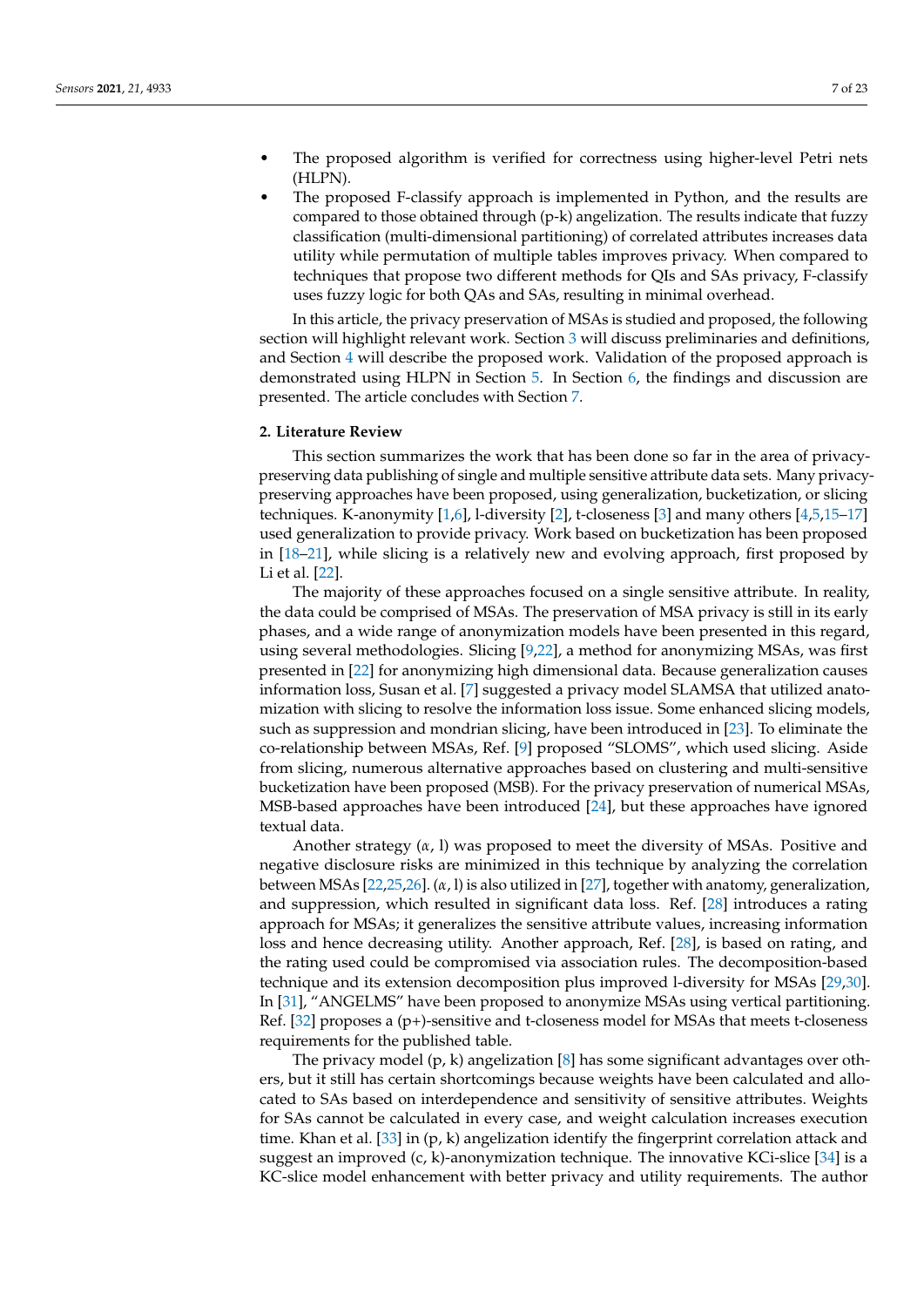of [\[35\]](#page-21-17) proposed multiple security levels for different SAs values. The proposed method claims more utility, but requires more time to execute.

Until now, we have only discussed MSAs with single record data sets. In the literature, there is also some work done in multiple records together with MSA data sets. Ref. [\[36\]](#page-21-18) proposes the first privacy model for 1:M and MSAs, which evaluates the work of [\[8\]](#page-20-7) for 1:M and MSAs-based privacy disclosures. Although the proposed approach provides good protection against adversarial attacks, it appears that efficiency can be improved. Recent work on adversarial attack identification in a balanced p sensitive k-anonymity based privacy model for 1:M and MSAs have been proposed. They presented 1:M MSA-(p, l)-diversity in [\[37\]](#page-21-19) as an efficient, resilient, and utility aware privacy technique. Table [5](#page-8-1) highlights some of the work proposed for MSAs.

|                                                                                                                                                                                                                                                        | <b>Privacy Models</b>                                          | Evaluation                                                                                                                                             | <b>Attacks</b>                                                         | Utility                         |
|--------------------------------------------------------------------------------------------------------------------------------------------------------------------------------------------------------------------------------------------------------|----------------------------------------------------------------|--------------------------------------------------------------------------------------------------------------------------------------------------------|------------------------------------------------------------------------|---------------------------------|
| $[22]$                                                                                                                                                                                                                                                 | Slicing                                                        | It was intended for high dimensional<br>data, but it has failed and has given<br>original tuples when multiple tuples<br>have identical SAs and QIDs.  | Skewness, sensitivity,<br>and similarity attacks                       | Loss of information             |
| $[7] \centering% \includegraphics[width=1\textwidth]{images/TransY.pdf} \caption{The first two different values of $d=3$ and $d=4$ (left) and $d=5$ (right) and $d=6$ (right) and $d=6$ (right) and $d=6$ (right) and $d=6$ (right).} \label{fig:USY}$ | Slicing and<br>anatomization                                   | The proposed approach has a very<br>complex solution. It publishes multiple<br>tables, and also has greater execution<br>time.                         | Demographic<br>knowledge attack                                        | Loss of information             |
| $[38]$                                                                                                                                                                                                                                                 | Multiple column<br>multiple attributes<br>slicing              | The proposed approach is for the MSAs<br>anonymization, and QIs are overlooked.<br>In case of 1:M occurrence of record, it<br>shows incorrect results. | Skewness attacks,<br>similarity attacks,<br>and sensitivity<br>attacks | Loss of information             |
| $[9]$                                                                                                                                                                                                                                                  | <b>SLOMS</b>                                                   | Proposed approach released several<br>tables with information loss. The<br>correlation among MSA was also<br>removed in this approach.                 | Demographic<br>knowledge attack                                        | Loss of information             |
| $[24]$                                                                                                                                                                                                                                                 | Multi-sensitive<br>bucketization with<br>clustering            | The approach only worked with<br>numerical data if the consequence<br>suppression rate is low.                                                         |                                                                        | Information loss is<br>less     |
| $[25]$                                                                                                                                                                                                                                                 | $MSA(\alpha,l)$                                                | The approach used generalization with<br>suppression and anatomy. It caused the<br>utility to decrease.                                                | $\overline{\phantom{0}}$                                               | High information<br>loss        |
| [27, 39]                                                                                                                                                                                                                                               | $(\alpha, l)$ , Anatomy,<br>generalization, and<br>suppression | Decrease in utility due to suppression of<br>SA values.                                                                                                |                                                                        | Loss of information             |
| $[28]$                                                                                                                                                                                                                                                 | Rating                                                         | SAs are generalized.                                                                                                                                   | Association privacy<br>attack                                          | Loss of information             |
| [29]                                                                                                                                                                                                                                                   | Decomposition                                                  | The proposed approach preserves<br>privacy by assuring diversity in MSAs,<br>as a consequence it activated information<br>loss.                        | Similarity and<br>skewness privacy<br>attacks                          | Loss of information<br>is high  |
| $[30]$                                                                                                                                                                                                                                                 | Decomposition plus                                             | Noise is added in proposed method,<br>resulting in loss of utility. Attribute and<br>identity disclosure are also not<br>prevented in this approach.   | Similarity and<br>skewness privacy<br>attacks                          | Loss of information<br>is high  |
| $[31]$                                                                                                                                                                                                                                                 | <b>ANGELMS</b>                                                 | There is a zero correlation between<br>MSAs and QIDs in this approach, results<br>in high information loss.                                            | Sensitivity, similarity,<br>and skewness<br>privacy attacks            | Loss of information<br>is high. |

**Table 5.** Comparison of MSAs based approaches.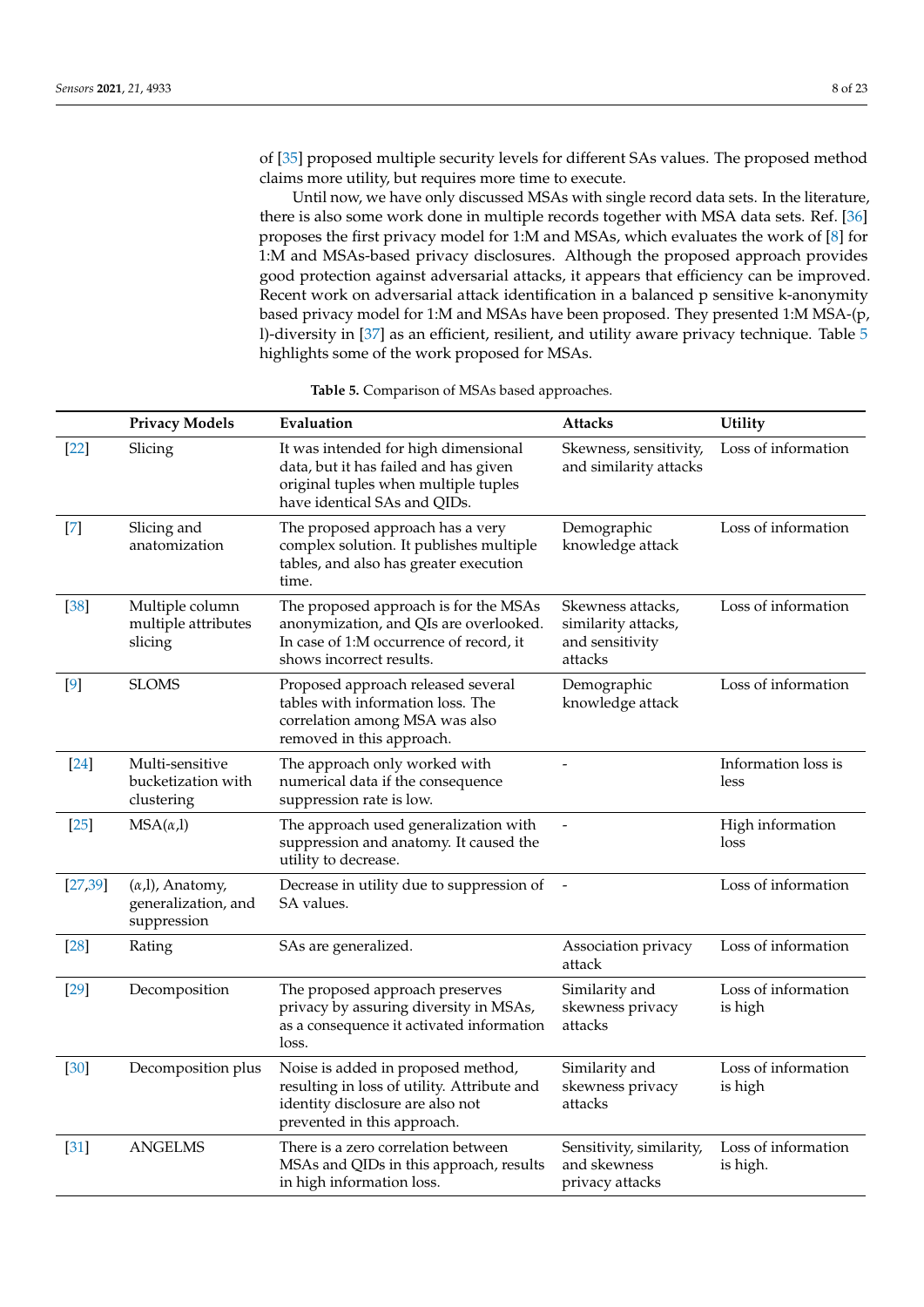<span id="page-8-1"></span>

|        | <b>Privacy Models</b>       | Evaluation                                                                                                                                                                                   | <b>Attacks</b>                                                                   | <b>Utility</b>       |
|--------|-----------------------------|----------------------------------------------------------------------------------------------------------------------------------------------------------------------------------------------|----------------------------------------------------------------------------------|----------------------|
| $[32]$ | P+ sensitive<br>t-closeness | It assigns sensitivity level to each SA in<br>such a way that each group contains at<br>least p-distinct sensitivity levels. It also<br>generalizes the QIs.                                 |                                                                                  | Loss of information  |
| $[40]$ | P-cover<br>k-anonymity      | It generalizes QI values to ensure<br>privacy, it also ensures the MSA<br>P-diversity constraint between MSA. It<br>avoids membership, identity and<br>attribute disclosures.                | Sensitivity, skewness, Loss of information.<br>and similarity<br>privacy attacks |                      |
| [8]    | $(p, k)$ -angelization      | The proposed approach preserves the<br>privacy of MSAs using weight<br>calculations. Weight calculation takes<br>additional execution time and hence<br>resulted into higher execution time. | $\overline{a}$                                                                   | Loss of information. |

**Table 5.** *Cont.*

To aggregate attributes based on QIs or MSAs, previously proposed models used techniques such as generalization, bucketization, and slicing. Information is lost while using the generalization approach provided in k-anonymity [\[1,](#page-20-0)[2\]](#page-20-2) since the records in one group are quite close to each other. Furthermore, because each attribute is generalized independently, there is no link between them. As a result, when analyzing the data, it is possible to find every potential combination of attributes. Despite the fact that bucketization has better utility than generalization [\[18](#page-21-2)[–21\]](#page-21-3), membership disclosure attacks are likely to occur because most bucketized algorithms use the same QIs values as the original table. Slicing of the data set has mostly focused on horizontal and vertical slicing. Slicing is mostly used for sensitive attributes, while QIs are either ignored or generalized via k-anonymity.

The basic terminologies and definitions used in this approach, as well as previously proposed approaches, will be highlighted in the following section.

#### <span id="page-8-0"></span>**3. Preliminaries**

The techniques discussed earlier are based on single-dimensional generalization, and each technique provides a separate method for preserving QI and SA privacy. Single dimensional generalization is used to preserve QIs, while bucketization, slicing, and other techniques are used to preserve SAs. To maintain privacy, the approach used in this paper is based on fuzzy logic to provide multi-dimensional partitioning for both QIs and SAs. The basic terminologies and definitions used in this article and related articles are discussed in this section to help understand the presented methodology.

## *3.1. Notation*

The data set is in the form of a table T with *m* data attributes and *n* tuples. The *m* data attributes are quasi-identifiers  $QI = \{qi_1, \ldots, qi_n\}$  and sensitive attributes  $SA = \{sa_1, \ldots, sa_n\}$ . Adversary commonly uses sensitive attributes to reveal private information about individuals, and QI attributes can be linked to any other external data set to identify individuals. Table [6](#page-9-0) lists the other notations used in this paper.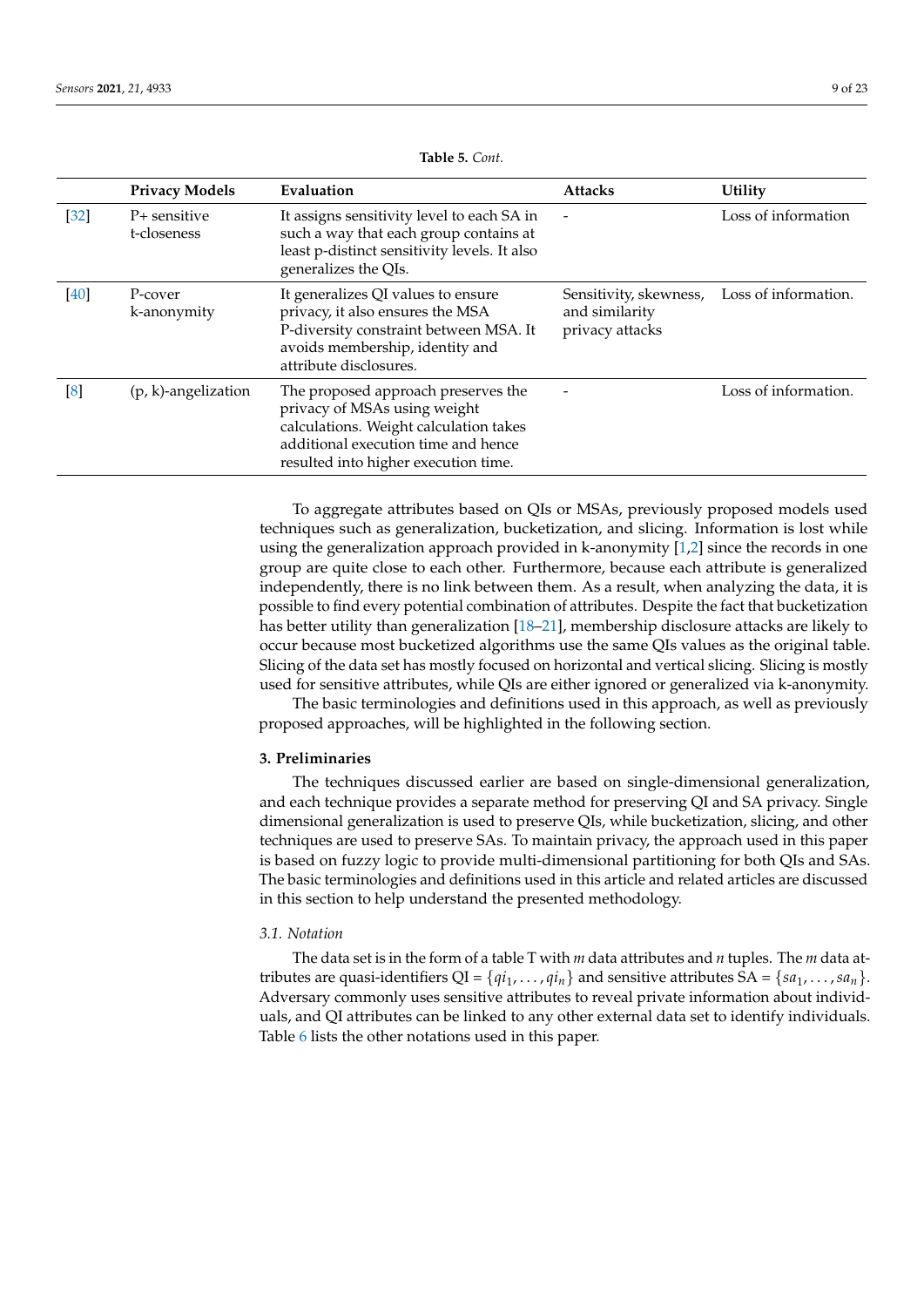| Symbol                     | Description                                               |
|----------------------------|-----------------------------------------------------------|
| DT                         | Data Table                                                |
| <b>ST</b>                  | Subset of quasi attributes and sensitive attributes in ST |
| QA                         | Quasi identifier                                          |
| <b>SA</b>                  | Sensitive attribute                                       |
| <b>MSAs</b>                | Multiple sensitive attributes                             |
| Class                      | Classes of quasi attributes and sensitive attributes      |
| $q-C$                      | Quasi identifier class                                    |
| sa-C                       | Sensitive attribute class                                 |
| m                          | Number of data attributes                                 |
| n                          | Number of tuples                                          |
| $\left(\mathrm{lv}\right)$ | Linguistic variables                                      |
| $\mu$                      | Membership function for linguistic variables              |
| Rules                      | Fuzzy                                                     |
| $\eta$                     | Number of member ship functions for $\mathit{lv}_m$       |
| $\alpha$                   | Number of fuzzy rules                                     |
| $\gamma$                   | Number of attributes in one subset                        |
| Qc T                       | Quasi attributes class based tables                       |
| Sc T                       | Sensitive attributes class based tables                   |
| Anonymize T                | Anonymize table of quasi and sensitive attributes         |
| QT                         | Quasi identifier table                                    |
| <b>MST</b>                 | Multiple sensitive attribute tables                       |

<span id="page-9-0"></span>**Table 6.** Summary of notations.

(Demographic knowledge attack) [\[8\]](#page-20-7) If any individual *i* is uniquely recognized in any group *G* with *n* tuples through QIs, it means that the attacker uses demographic knowledge (dk). The adversary's ability to find an individual [\[41\]](#page-22-1) is facilitated by the individual's QI attributes. If the attacker can trace an individual's personal information via QIs, he is capable of launching a dk attack.

#### *3.2. (p, k ) Angelization Revisited*

((p, k)-Angelization) [\[8\]](#page-20-7) For a Table T, a batch partitioning =  ${B_1, B_2 ... B_g}$  and a bucket partitioning =  $\{C_1, C_2, \ldots C_f\}$  is given, a (p, k)-Angelization of Table T yields two different tables, sensitive batch table (SBT), and generalized table (GT).

#### *3.3. Fuzzification*

The process of fuzzification is the transformation of a precise number into a fuzzier one. In this step, inputs are changed into linguistic variables that can be used with fuzzy sets. Below are definitions of linguistic variables, membership functions (mfs), and fuzzy sets.

Linguistic variable:Let Table T be the universe under consideration with m data attributes and n tuples. Table T has crisp data. The first step in mapping crisp data into fuzzy data is to define linguistic variables (lv). The lv is a data attribute with some values that can include QIs and SAs. In Table [1,](#page-1-0) QI age is a linguistic variable and it has some linguistic value, i.e., 27 years.

Membership function (mfs): The degree of membership is determined by the values of linguistic variables. The value assigned to attributes is called its degree. Mfs are determined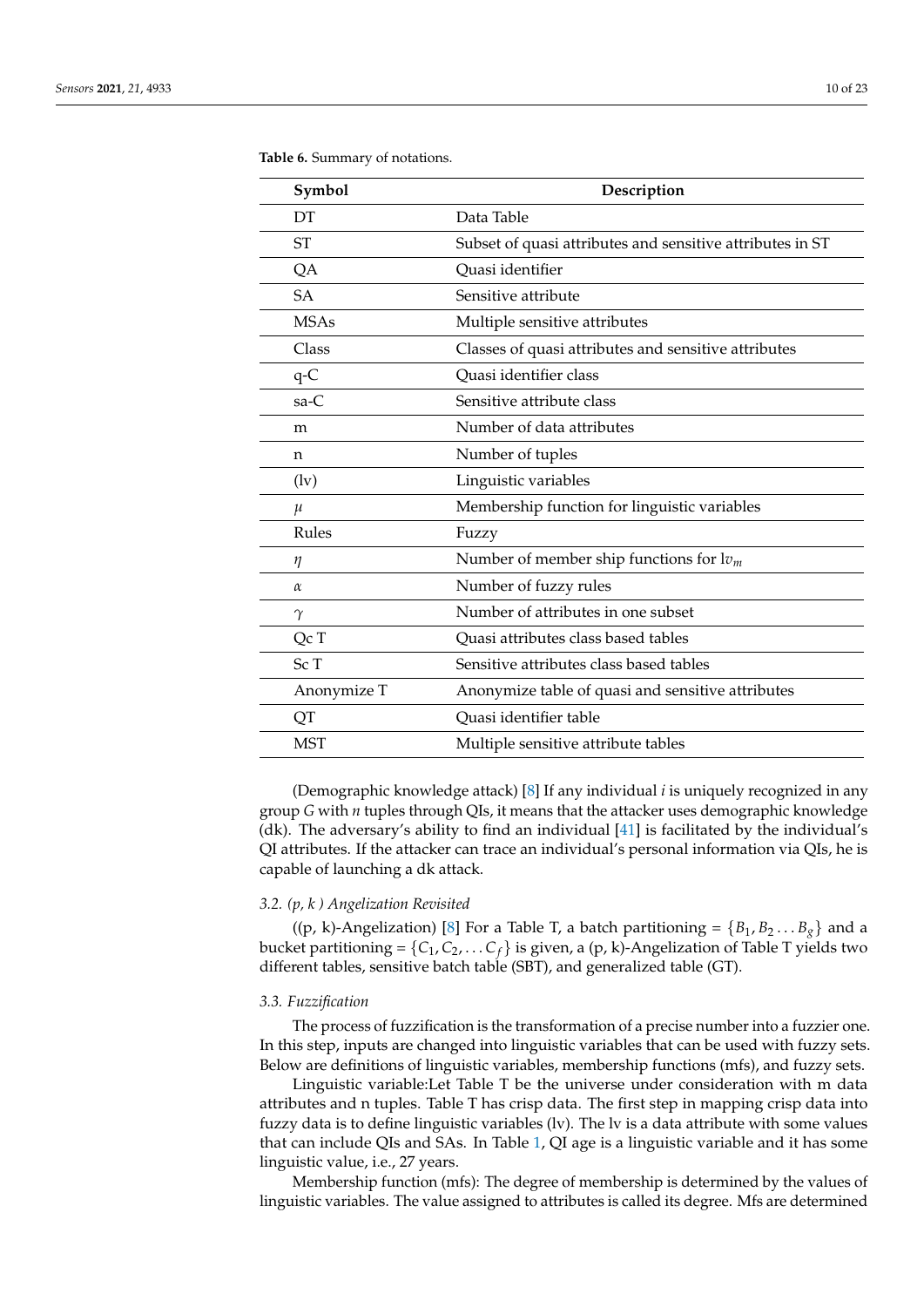based on degree of membership. Depending on the values of the linguistic variable, Mfs can be two, three, or four. For example, we can define two mfs for the linguistic variable age in Table [1](#page-1-0) as  $\mu_1$  = (25–33 years) and  $\mu_2$  = (34–48 years).

Fuzzy sets: Mfs are used to generate fuzzy sets. The fuzzy sets include everything between completely false (0.0) and completely true (1.0). For example, the two mfs for age  $A = \mu_1, \mu_2$  form one fuzzy set. Assume that Table T is the universe under consideration and *t* is a specific element of *T*, then *A* is a fuzzy set defined on *T* and can be expressed as;

<span id="page-10-1"></span>
$$
A = \{(t, \mu_A(t)), t \in T\}
$$
  

$$
\mu_A(t) = T \to [0, 1]
$$
 (1)

 $\mu_A$  is called the membership function.

Logical operations on fuzzy sets: The fuzzy set theory comprises the operations union, intersection, complement, and inclusion, just like classical set theory. In fuzzy logic, the various logical operations for compound statements in Equation [\(1\)](#page-10-1) are considered as implications [\[12](#page-20-11)[,32\]](#page-21-14). The implication used in the proposed approach is UNION or AND, which is defined as follows in terms of characteristic functions. (UNION) Union of two fuzzy sets *A* and *B* using [\(1\)](#page-10-1) will be:

<span id="page-10-2"></span>
$$
\mu_{(A\cup B)}(t) = AND[\mu_A(t), \mu_B(t)] \tag{2}
$$

Fuzzy Inference: The fuzzy relation  $R = A \rightarrow B$  is used to represent a fuzzy rule. *R* can be considered as a two-dimensional membership function for a fuzzy set [\(1\)](#page-10-1). By applying implication as a union using Equation [\(2\)](#page-10-2) and employing IF-THEN rules, a fuzzy inference engine is formed. Possible rules are calculated based on linguistic variables and membership functions. Total rules can be calculated as  $(\mu)^{lvs.}$ 

Defuzzification: Following the evaluation of the rules, the input fuzzy sets are defuzzified, resulting in a set of crisp output values. The center of gravity (CoG) defuzzification method is used to defuzzify the fuzzy system [\[42\]](#page-22-2). In CoG, values are taken from the inference engine and aggregated.

#### *3.4. HLPN*

HLPN is used to verify the correctness of an algorithm. The HLPN [\[43\]](#page-22-3) is a 7-tuple with N = (P, T, F,  $\varphi$ , Rn, L,  $M_0$ ). F, P, and T belong to a dynamic structure, whereas L,  $\varphi$ , and Rn reflect static semantics in the group of 7-tuples. The P represents a finite set of places, each of which represents a single part of the system. T denotes the set of finite transitions, where transitions represent the system's variations. Rn explains the transition rules, L signifies a label on F, and  $M_0$  denotes the initial marking in the 7-tuple definition of HLPN.

## <span id="page-10-0"></span>**4. Proposed Approach: F-Classify**

Section [2](#page-6-0) investigates previously proposed techniques for single sensitive attributes and multiple sensitive attributes. According to the findings, privacy breaches occur when single sensitive attribute-based approaches are applied to MSAs. Section [2](#page-6-0) discusses and compares MSA-based techniques based on privacy violations and utility requirements. There appears to be a trade-off between privacy and utility in the majority of MSA-based approaches. To reduce such trade-offs, this article introduces F-Classify, an AIbased classification methodology for QIs and MSAs. F-Classify will publish several tables. One anonymized QIs table and numerous MSAs tables will be published. The number of MSAs tables is determined by the number of sensitive attributes in micro-data. In the following sections, we will go through how F-Classify works.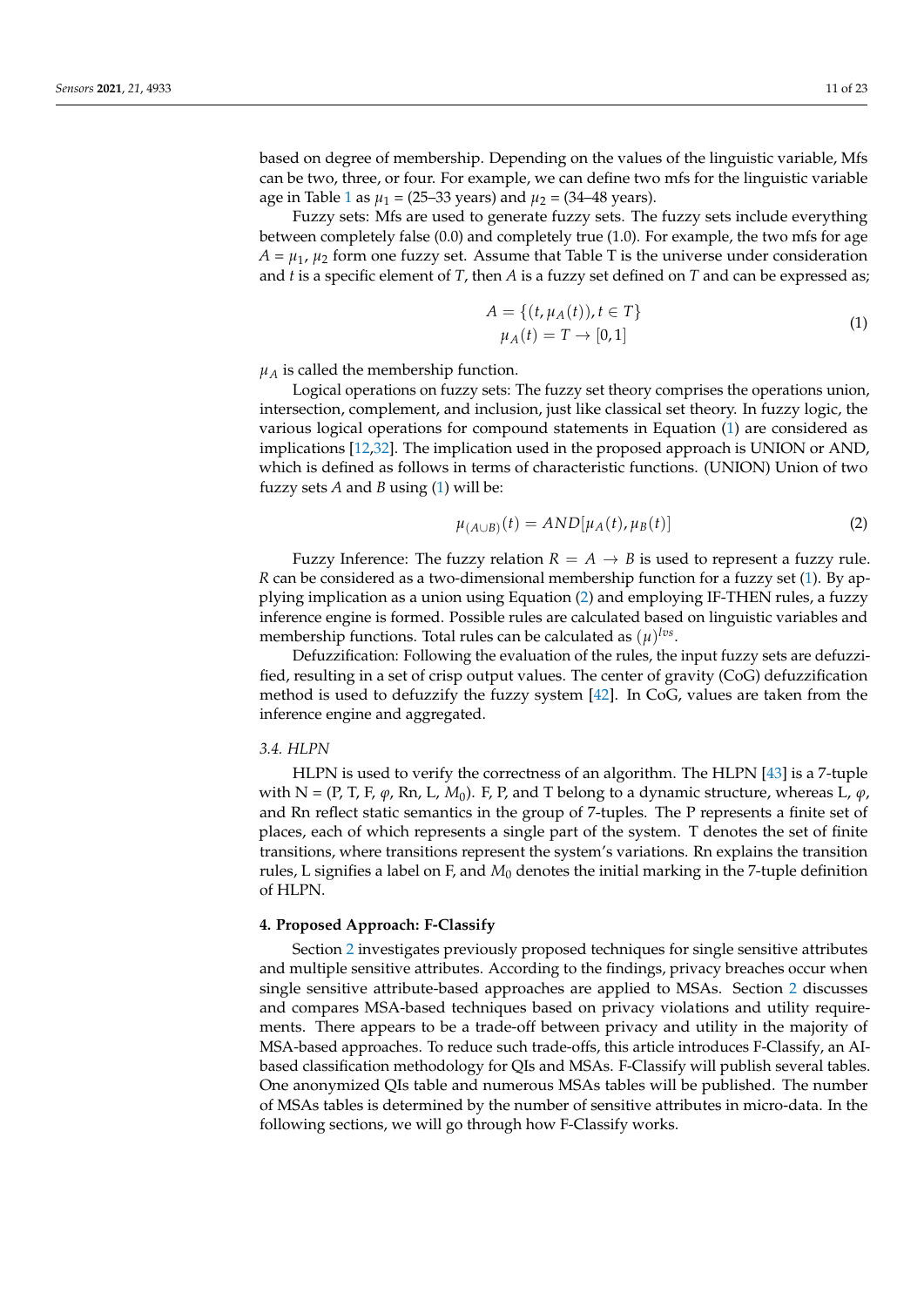## <span id="page-11-3"></span>*4.1. Linguistic Variables and Fuzzy Sets*

The first step is to convert crisp input (m data attributes) to linguistic variables. The values for lvs (QIs and SAs) are specified first, and then the mfs are generated. For both numerical and categorical attributes, the criteria for defining mfs are different.

- For numerical attributes sort the data in any order, then divide it into two/three/four (depending on mfs) equal lists.
- For categorical attributes, select unique attribute values from the list. Then, for each distinct attribute, assign a random number between 0 and 1. After assigning a random number, divide the unique list into two/three/four equal lists using the same technique.

Let *lv(q)* denote the linguistic variable for QIs, and *lv(sa)* denote the linguistic variable for sensitive attributes. First, define mfs, then fuzzy sets for  $\text{lv}(q)$  and  $\text{lv}(sa)$ . Equations [\(3\)](#page-11-0) and [\(4\)](#page-11-1) show fuzzy sets for linguistic variable QIs and MSAs, respectively.

<span id="page-11-0"></span>
$$
QI_A(lv(q_A)) = \{lv(q_{A1}), \,lv(q_{A2}), \, \ldots, \,lv(q_{Ai})\}
$$
  
\n
$$
QI_B(lv(q_B)) = \{lv(q_{B1}), \,lv(q_{B2}), \, \ldots, \,lv(q_{Bi})\}
$$
\n(3)

<span id="page-11-1"></span>
$$
SA_a(lv(sa_a)) = \{lv(sa_{a1}), \,lv(sa_{a2}), \, \ldots, \,lv(sa_{a1}))\}
$$
  
\n
$$
SA_b(lv(sa_b)) = \{lv(sa_{b1}), \,lv(sa_{b2}), \, \ldots, \,lv(sa_{b1}))\}
$$
\n(4)

$$
SA_c(lv(sa_c)) = \{lv(sa_{c1}), \,lv(sa_{c2}), \, \ldots, \,lv(sa_{ci}))\}
$$

Output variables: Based on QAs and SAs, the output will be a crisp value. Output classification is in [\(5\)](#page-11-2) for two attribute QAs and three MSAs.

<span id="page-11-2"></span>
$$
QI_A - QI_B(q - C) = \{q - C_1, q - C_2, \dots, q - C_\alpha\}
$$
  

$$
SA_a - SA_b - SA_c(sa - C) = \{sa - C_1, sa - C_2, \dots, sa - C_\alpha\}
$$
 (5)

#### *4.2. Fuzzy Inference Rule-Based*

Section [4.1](#page-11-3) defined linguistic variables and membership functions; the next step is to define rules based on fuzzy sets and implications. The number of rules will be determined by the number of lvs and the number of mfs. For any, *i* and *j* and QIs *A* and *B* rules will be calculated in [\(6\)](#page-11-4).

<span id="page-11-4"></span>if 
$$
QI_A
$$
 is  $lv(q_{Ai})$  and  $QI_B$  is  $lv(q_{Bj})$   
action =  $q - C_{(i+j-1)}$  (6)

For any, *i*, *j*, and *k* and SAs *a*, *b*, and *c* rules will be calculated in [\(7\)](#page-11-5).

<span id="page-11-5"></span>if SA<sub>a</sub> is 
$$
lv(sa_{ai})
$$
 and SA<sub>b</sub> is  $lv(sa_{bj})$  and SA<sub>c</sub> is  $lv(sa_{ck})$   
action = sa - C<sub>(i+j+k-2)</sub> (7)

#### *4.3. Defuzzification*

Defuzzification is performed on the output of evaluated rules. As a result of defuzzification, we only get one tuple at a time. The result of defuzzification of SAs in the provided example is shown in Figure [2.](#page-3-0) In Figure [2,](#page-3-0) the selected attribute physician is p1, the disease is d1, and the treatment is t1, therefore the defuzzification result is class C1.

#### *4.4. Permutation*

Rules are used to classify QIs and MSAs. We assign these classes to tuples in the data set, and we now have multiple tables based on the classes we defined. Values from the SAs table are permuted into the QIs table to generate the anonymized table. The formal modeling and analysis of the F-Classify algorithm will be explained in the next section.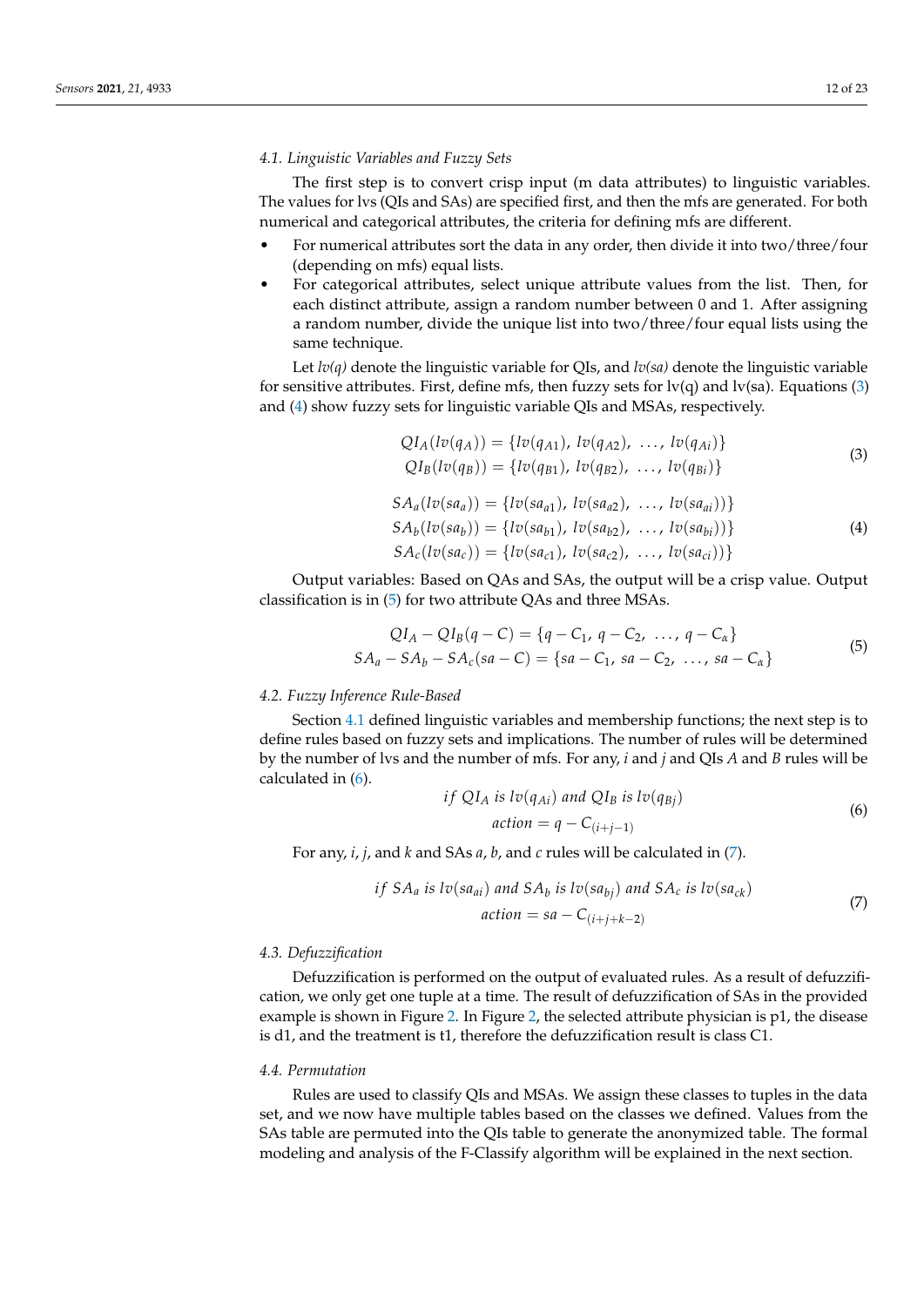## <span id="page-12-0"></span>**5. Formal Modeling and Analysis**

The design and working of the F-Classify algorithm are described in depth in Section [4.](#page-10-0) Here, F-Classify algorithm formal modeling and analysis is performed using HLPN [\[43\]](#page-22-3).

## *5.1. F-Classify Algorithm*

The F-Classify algorithm is explained in depth in the following sections. Two parts make up the algorithm. Fuzzification is the first step, while permutation is the second.

The F-classify Algorithm [1](#page-12-1) starts with splitting the table into QIs and SAs attributes subsets. Furthermore, it generates tables (QT) and (STm) with new attribute classes and attributes of sub-set tables for every data sub-set. Data attributes are initialized and called linguistic variables (lv). Line 1–3 in Algorithm [1](#page-12-1) defines mfs for every lv, mfs can be 2, 3, or 4 for every attribute. Line 4: loop from 1 to the number of subsets (k). Line 5: loop from 1 to no of rules (*η*). Line 6: making rules for data-set from 1 to total rules. Line 7: Assign output class to each rule. Line 10: loop from 1 to the number of tuples (n). Line 11: loop from 1 to the number of rules (*η*). Line 12: condition to check, tuple from Table T belongs to which output class. Line 13: generate tables (QT) and (STm) with new attribute class and attributes of sub-set table for every data sub-set.

<span id="page-12-1"></span>**Algorithm 1** F-Classify algorithm: Fuzzification.

**Require:** Table T with *m* data attributes and *n* tuples **Ensure:** Release Table QT and  $\{ST_1, \ldots, ST_m\}$ *Initialisation* Split the table T into multiple sub-sets (One sub-set for QI and remaining sub-sets for SAs) from the data sets. *multiple sub-sets = d1, d2, d3. . . dk data attributes (linguistic variables)* =  $lv_1,lv_2,...,lv_m$  *Membership functions* =  $\mu \gamma$  = *number of attributes in one subset*  $\eta$  *= number of member-ship functions for lv*  $\alpha$ *: Number of fuzzy rules (* $\alpha = \eta^{\gamma}$ *) Rules R []* = { $R_1, \ldots, R_\alpha$ } *Classes []* = { $C_1, \ldots, C_\alpha$ } 1: **for**  $i = 1$  to *m* **do** 2: define mfs for lvs 3: **end for** 4: **for**  $i = 1$  to  $k$  **do** 5: **for**  $j = 1$  to  $\eta$  **do** 6:  $R[i] \leftarrow AND(lv[1][j], lev[2][j], ...lv[\gamma][j])$ 7:  $C[i] \leftarrow R[i]$ 8: **end for** 9: **end for** 10: **for**  $i = 1$  to *n* **do** 11: **for**  $j = 1$  to  $\alpha$  **do** 12: **if**  $(T(Tuple) \in (C[\alpha]))$  then 13: Generate a new table according to Classes for QIs (QT) and  $SA(ST_1, ST_2, \ldots ST_m)$ 14: **end if** 15: **end for** 16: **end for** 17: **return** Tables QT and  $ST_1, ST_2, \ldots, ST_m$ 

After tables are generated using the fuzzification procedure, the tables are passed to a permutation procedure to permute and get a higher level of privacy. Algorithm [2](#page-13-0) takes tables from the fuzzification module and generates anonymize tables. Line 1-2: loop from 1 to the number of tuples (n), loop from 1 to the number of sub-sets (k). Line 3: condition to check QT(tuple) belongs to which class of every SAs subset table (ST). Line 4: append attribute class in QT for every subset of ST. Line 9: publish QT and SAs subsets tables  $ST_1, ST_2, \ldots, ST_m$ .

In the following part, we will go through formal modeling and analysis.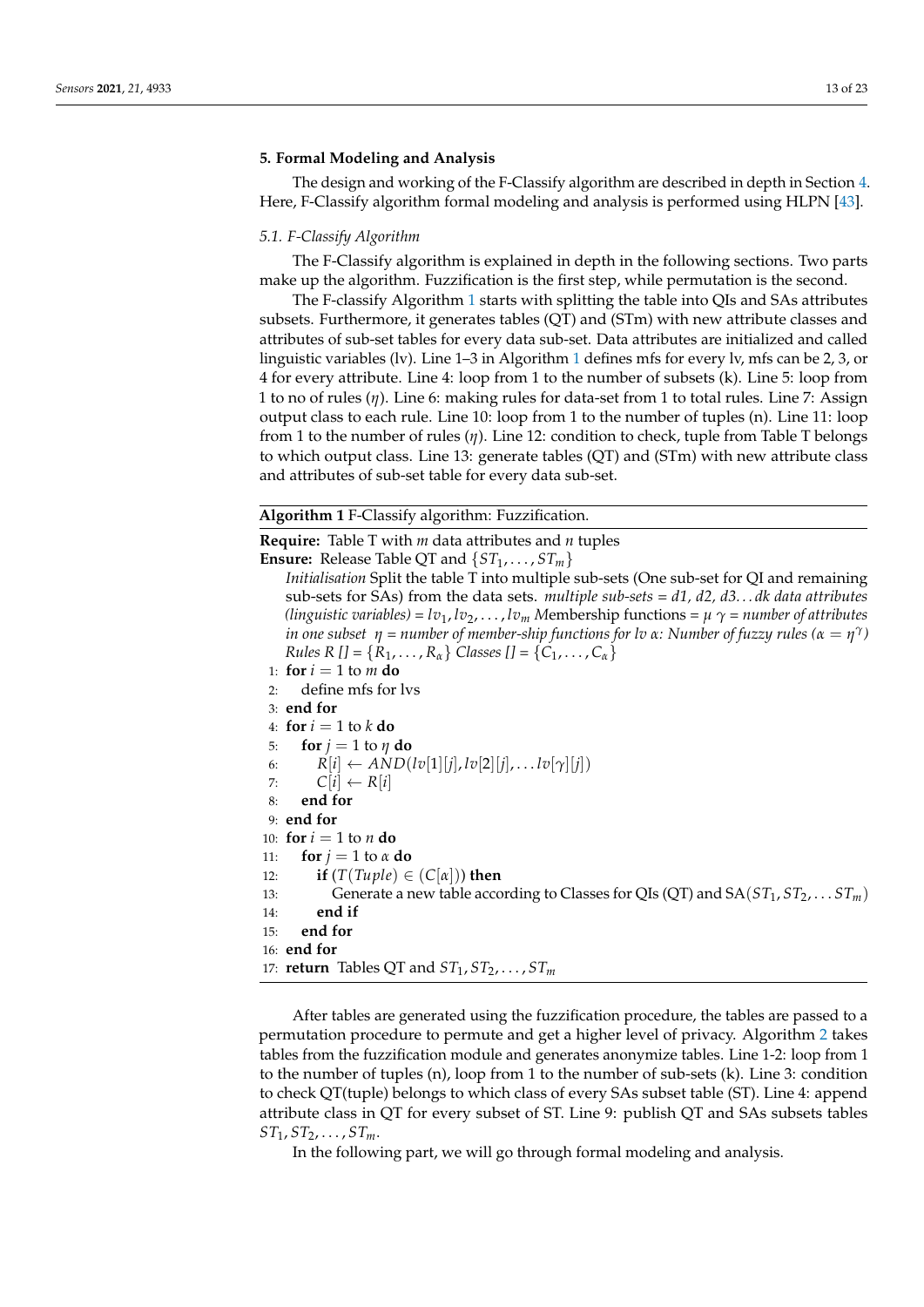# <span id="page-13-0"></span>**Algorithm 2** F-Classify algorithm: Permutation.

**Require:** QT and  $ST_1, ST_2, \ldots ST_m$  from procedure Fuzzification **Ensure:** Anonymize Table QT and Anonymize  $MST_1, MST_2...MST_m$ **for**  $i = 1$  to  $n$  **do** 2: **for**  $j = 1$  to *m* **do if**  $(QT(Tuple) \in (ST_m)$  then 4: Append attribute Class (*STm*) in QT for every ST **end if** 6: **end for end for** 8: **for**  $i = 1$  to  $T$  **do** Release Anonymize Table QT and  $MST_1, MST_2$ ...  $MST_m$ 10: **end for return** Anonymize Table QT and Anonymize  $MST_1, MST_2 \ldots MST_m$ 

## *5.2. Formal Modeling and Analysis*

We formally validate the working of the F-Classify algorithm along with its properties. To achieve the formal analysis, HLPN and Z3 languages are used. The HLPN model has been transformed into SMT-Lib [\[44\]](#page-22-4) together with the correctness properties to illustrate the correctness of the F-Classify algorithm. Properties are then executed via the Z3 solver to verify their correctness. In HLPN, the algorithm was first presented in terms of its mathematical properties. These attributes are first translated into SMT-Lib to see if they are valid, and then they are executed through the Z3 solver. In [\[44\]](#page-22-4), the formal definitions of SMT and Z3 solver are presented. The notations used in this section are represented in Table [6.](#page-9-0) Figure [3](#page-16-1) depicts the HLPN for the F-Classify algorithm. Table [7](#page-14-0) defines the variable types that were used and their explanations. The places and descriptions included in the HLPN F-Classify algorithm are shown in Table [8.](#page-14-1) The transitions have been labeled as Input in Figure [3.](#page-16-1) The first Input transition is a raw data table with m attributes and n records of patient electronic health records (EHRs) stored in the place DT. In the input transition, a raw data table with m attributes and n records is given, which is subsequently separated into different QI and SAs subsets using the Dsplit function. In Equation [\(8\)](#page-13-1), the entire data split procedure is shown. All *m* attributes are then translated into linguistic variables lv*m* in [\(9\)](#page-13-2).

<span id="page-13-2"></span><span id="page-13-1"></span>
$$
\mathbf{R}(\mathbf{Data Split}) = \forall i2 \in x2, i3 \in x3
$$
\n
$$
(i3[1], i3[2]_{i_{\forall i3[2]\in i}}) := DSplit(i2[2]_{m_{\forall i2[2]\in m}}) \land \qquad (8)
$$
\n
$$
x3' := x3 \cup \{i3[1], i3[2]\}
$$
\n
$$
\mathbf{R}(\mathbf{Attribute Conversion}) = \forall i4 \in x4, i5 \in x5
$$
\n
$$
(i5[1]_{m_{\forall i5[1]\in m}}) := \text{Consersion}(i4[1]_{m_{\forall i4[1]\in m}}) \land \qquad (9)
$$
\n
$$
x5' := x5 \cup \{(i5)\}
$$

**Table 7.** Types used in HLPN for F-Classify algorithm.

| <b>Types</b>  | Description                                       |
|---------------|---------------------------------------------------|
| $\text{Tp}_m$ | $m$ tuples in Data Table                          |
| Da            | Subset of quasi-identifier                        |
| $Ds_i$        | Multiple Subsets of sensitive attribute<br>values |
| Oс            | Class for quasi-identifiers                       |
| Sci           | Multiple classes for sensitive attributes         |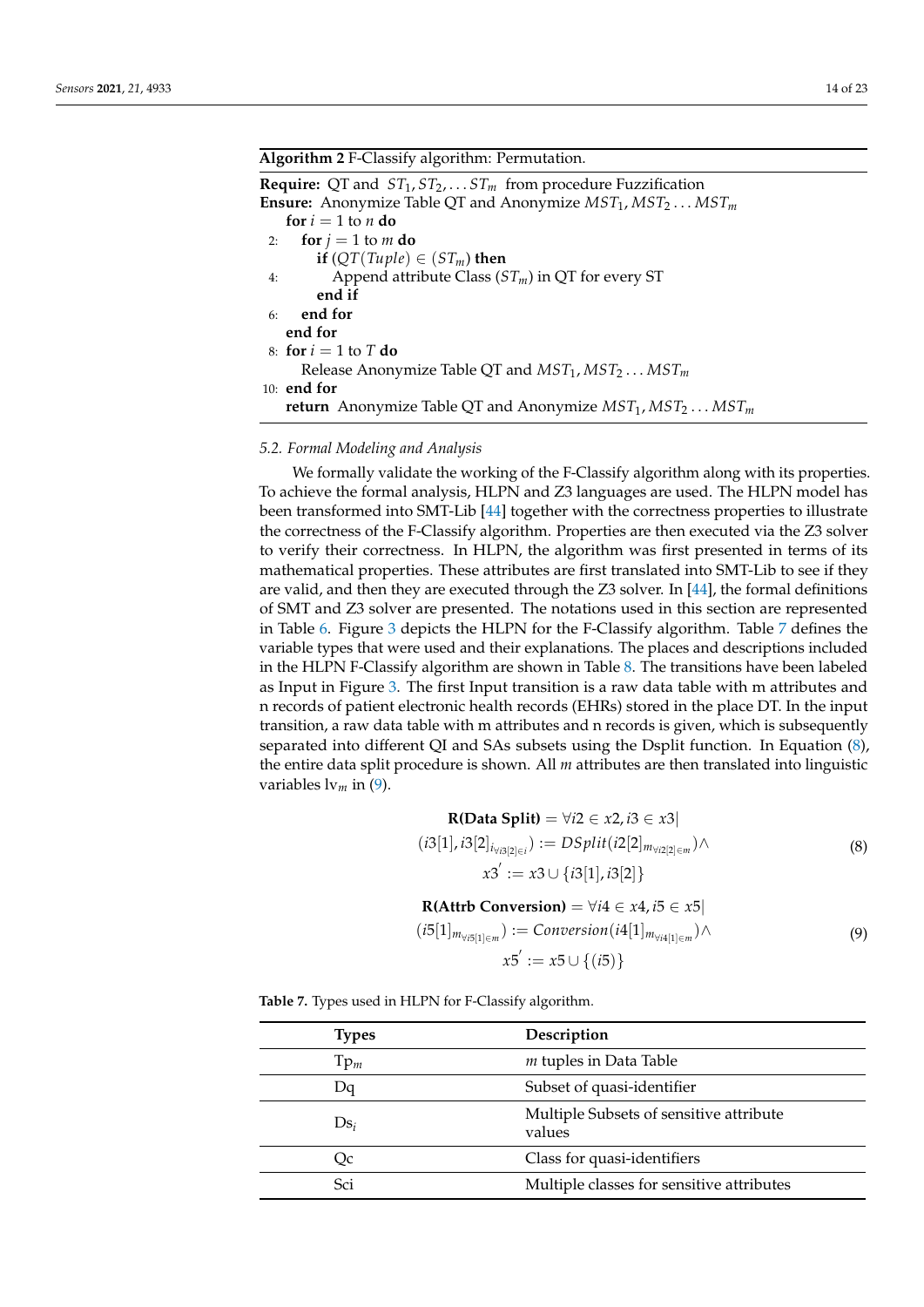<span id="page-14-0"></span>**Table 7.** *Cont.*

| <b>Types</b>    | Description                                             |
|-----------------|---------------------------------------------------------|
| $\mathrm{LV}_m$ | Linguistic variables for $m$ attributes                 |
| $R_{\mu}$       | mu number of fuzzy rules                                |
| <b>PID</b>      | Patient identifier in Data Table                        |
| Ô               | Group of quasi identifiers                              |
| $\mathrm C_q$   | Quasi identifier classes                                |
| $C_{s}$         | Sensitive attribute classes                             |
| SA,             | Multiple number of sensitive attribute<br><b>Tables</b> |

<span id="page-14-1"></span>**Table 8.** Mapping of data types on places.

| <b>Types</b>            | Description                                                   |
|-------------------------|---------------------------------------------------------------|
| $\varphi(DT)$           | $\mathbb{P}(\text{PID} \times \text{Tp}_m)$                   |
| $\varphi(ST)$           | $\mathbb{P} (\mathrm{Dq} \times \mathrm{Ds}_i)$               |
| $\varphi$ (Class)       | $\mathbb{P}$ (Qc $\times$ Sc <sub>i</sub> )                   |
| $\varphi(L-Variable)$   | $\mathbb{P}$ (L V <sub>m</sub> )                              |
| $\varphi(MF)$           | $\mathbb{P}$ (mf <sub>i</sub> )                               |
| $\varphi(Rules)$        | $\mathbb{P}(\mathsf{R}_{\mu})$                                |
| $\varphi(QcT)$          | $\mathbb{P}(\text{PID} \times \text{Q} \times \text{C}_q)$    |
| $\varphi(ScT)$          | $\mathbb{P}(\text{PID} \times \text{SA}_i \times \text{C}_s)$ |
| $\varphi$ (AnonymizeT)  | $\mathbb{P}$ ((PID × Q × C <sub>q</sub> x C <sub>s</sub> )    |
| $\varphi$ (AnonymizeQT) | $\mathbb{P}((Q \times C_q)$                                   |
| $\varphi(MST)$          | $\mathbb{P}$ ((SA <sub>i</sub> $\times$ C <sub>i</sub> )      |

All membership functions *η* are defined for linguistic variables m. Now rules are formed based on the combined values of linguistic variables and membership functions as  $η<sup>m</sup>$  and saved in Rules, then output classes are assigned to each specific rule in [\(10\)](#page-14-2) and [\(12\)](#page-15-0).

<span id="page-14-2"></span>
$$
\mathbf{R(Fuzzification)} = \forall i6 \in x6, i7 \in x7, i10 \in x10, \quad i11 \in x11, i13 \in x13 | \quad (i7[1]_{m_{\forall i7[1]\in m}}) := Mfunction(i6[1])_{m_{\forall i6[1]\in m}} \land \quad x7' := x7 \cup \{(i7)\} \land \quad (i10[1]_{n_{\forall i0[1]\in n}}) := Rule((i6[1][\eta] \land \quad (i6[\gamma][\eta])_{n_{\forall i6[\gamma][\eta]\in n}}) \land \quad x10' := x10 \cup \{(i10)\} \quad (i13[1])_{n_{\forall i13[1]\in n}} := (i11[1])_{n_{\forall i11[1]\in n}} \land \quad x13' := x13 \cup \{(i13)\}
$$

After that, each record in the data table is compared to check its class as depicted in [\(11\)](#page-15-1), then we construct class-based quasi identifier table QcT (Table [3a](#page-4-0)) and multiple sensitive attribute tables ScT (Table [3b](#page-4-0),c).

Now, from the class-based quasi identifier table QcT, it is checked whether the corresponding class is present in the sensitive attribute table ScT. Quasi identifier table QcT is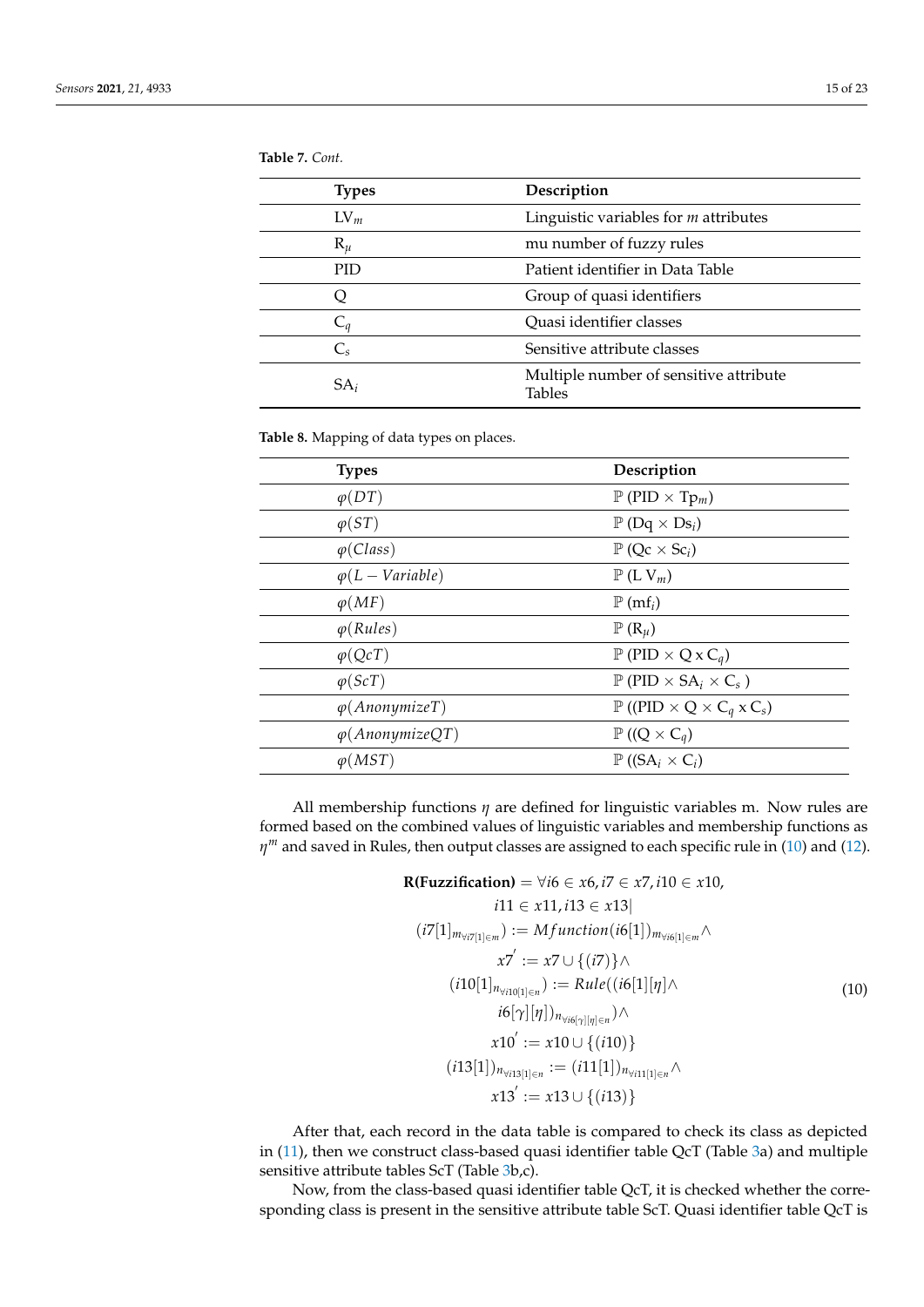appended to each class of multiple sensitive attribute tables ScT and saved in Anonymize T. After that, each record in the data table is checked as it is present in which class in [\(11\)](#page-15-1), then we construct a class-based quasi identifier table QcT (Table [3a](#page-4-0)) and multiple sensitive attribute tables ScT (Table [3b](#page-4-0),c).

It is then checked whether the matching class is present in which sensitive attribute table ScT, using the class-based quasi identifier table QcT. Each class of multiple sensitive attribute tables ScT has a quasi-identifier table QcT appended to it and saved in Anonymize T. Table [4a](#page-5-0) shows the anonymized form of the table. We publish anonymized QT (Table [4a](#page-5-0)) and MST (Table [4b](#page-5-0),c) tables with multiple sensitive attributes. The above procedure is represented by the last transition Release Table, depicted in [\(13\)](#page-15-2).

<span id="page-15-1"></span>R(Class Table) = ∀i14 ∈ x14, i15 ∈ x15, i16 ∈ x16,  
\n*i*17 ∈ x17, *i*18 ∈ x18|  
\n((*i*14[1] ∈ (*i*16[1]) = TRUE)) →  
\n(*i*17[1], *i*17[2], *i*17[3]) := Mackclasstable(*i*14[1]  
\n|| *i*15[1] || *i*16[1]) ∧  
\n
$$
x17' := x17 \cup \{ (i17[1], i17[2], i17[3]) \} \vee
$$
\n((*i*14[1] ∈ (*i*16[2]) = TRUE)) →  
\n(*i*18[1], *i*18[2], *i*8[3]) := Mackclasstable(*i*14[2] || *i*15[2]  
\n|| *i*16[2])<sub>*p*<sub>Yi16[2]∈*p*</sub> ∧  
\n
$$
x18' := x18 \cup \{ (i18[1], i18[2], i18[3]) \}
$$</sub>

The working and properties of the F-Classify privacy-preserving model have been formally verified in this section. Multiple sensitive attributes are protected from membership, attribute, and identity disclosure while using a fuzzy logic-based classification methodology. In the following section, we will look at the performance of the proposed privacy model.

<span id="page-15-2"></span><span id="page-15-0"></span>**R (Permute)** = ∀*i*19 ∈ *x*19, *i*20 ∈ *x*20| ((*i*19[2] ∈ (*i*20[2])*i*∀*i*20[2]∈*<sup>i</sup>* ) = *TRUE*) → (*i*21[1], *i*21[2], *i*21[3], *i*21[4]) := (*i*19[1], *i*19[2], *i*19[3]) k (*i*20[3])∧ *<sup>x</sup>*21<sup>0</sup> := *x*21 ∪ {*i*21[1], *i*21[2], *i*21[3], *i*21[4]} (12) **R (Release Table)** = ∀*i*22 ∈ *x*22, *i*23 ∈ *x*23, *i*24 ∈ *x*24, *i*25 ∈ *x*25| (*i*24[1], *i*24[2], *i*24[3]) := (*i*22[1], *i*22[2], *i*22[3])∧ *i*25[1] := *i*23[2] ∧ *i*25[2] := *i*22[4] ∧*x*24<sup>0</sup> := *x*24 ∪ {*i*24[1], *i*24[2], *i*24[3]} ∧*x*25<sup>0</sup> := *x*25 ∪ {*i*25[1], *i*25[2]} (13)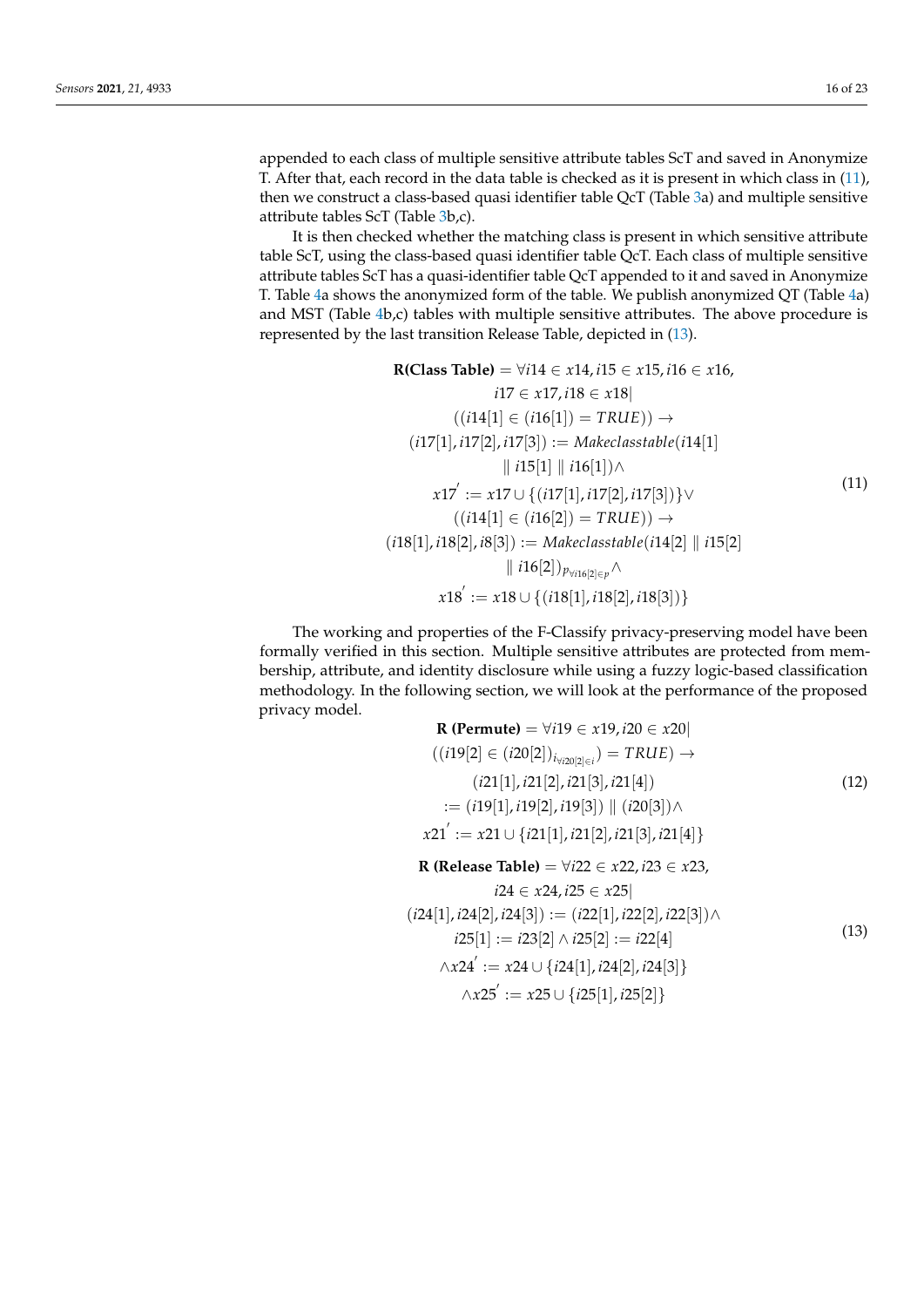<span id="page-16-1"></span>

**Figure 3.** HLPN for F-Classify algorithm.

## <span id="page-16-0"></span>**6. Results and Discussion**

This section compares and discusses the experimental results of the proposed methodology to those of previously suggested techniques.

## *6.1. Experimental Setup*

Our model is implemented on an Intel Core i7-3520M computer with a 500 GB hard drive and 8 GB RAM, running Windows 7. Python is the programming language used in the implementation. The two data sets for experiments have been taken from the UCI repository <http://archive.ics.uci.edu/ml/datasets/Heart+Disease> (accessed on 10 June 2020) and <https://archive.ics.uci.edu/ml/datasets/Adults> (accessed on 10 August 2020). The data used are from the Hungarian Institute of Cardiology and Cleveland Clinic Foundation of Heart Disease and Adults. In the heart disease data set, there are almost 76 attributes, but we have used 14 attributes for experimental purposes. Furthermore, out of 14, 12 are SAs and 2 of them are QIs. The QIs in the data set are age and gender, and we have added another QI zipcode for experimental purposes. The 12 SAs used are cp (chest pain type), trestbps (resting blood pressure), chol (serum cholerstrol), fbs (fasting blood sugar), restecg (resting electrocardiographic results), thalach (maximum heart rate achieved), exang (exercise-induced angina), oldpeak (ST depression induced by exercise relative to rest), slope (the slope of the peak exercise ST segment), ca (number of major vessels), thal (type of defect) and num (diagnosis of heart disease). The value of cp is either 1, 2, 3, or 4 based on different pain conditions. The value of num is either 0 or 1, and the value of the slope is either 1 (upsloping), 2 (flat), or 3 (downsloping). We have used 284 records after removing missing values records. In the second adult data set a total of 40,000 tuples are taken for experimental purposes. The 12 attributes are selected for analysis, and out of 12, 9 are sensitive attributes and 3 are QIs (age, gender, and zip code). The comparative analysis based on different parameters has been done between the proposed model and (p, k) angelization.

#### *6.2. Measurement of Privacy*

We ca not quantify the privacy level or information leakage of any method scientifically, but we can calculate the probability of information leakage. In F-Classify, we have used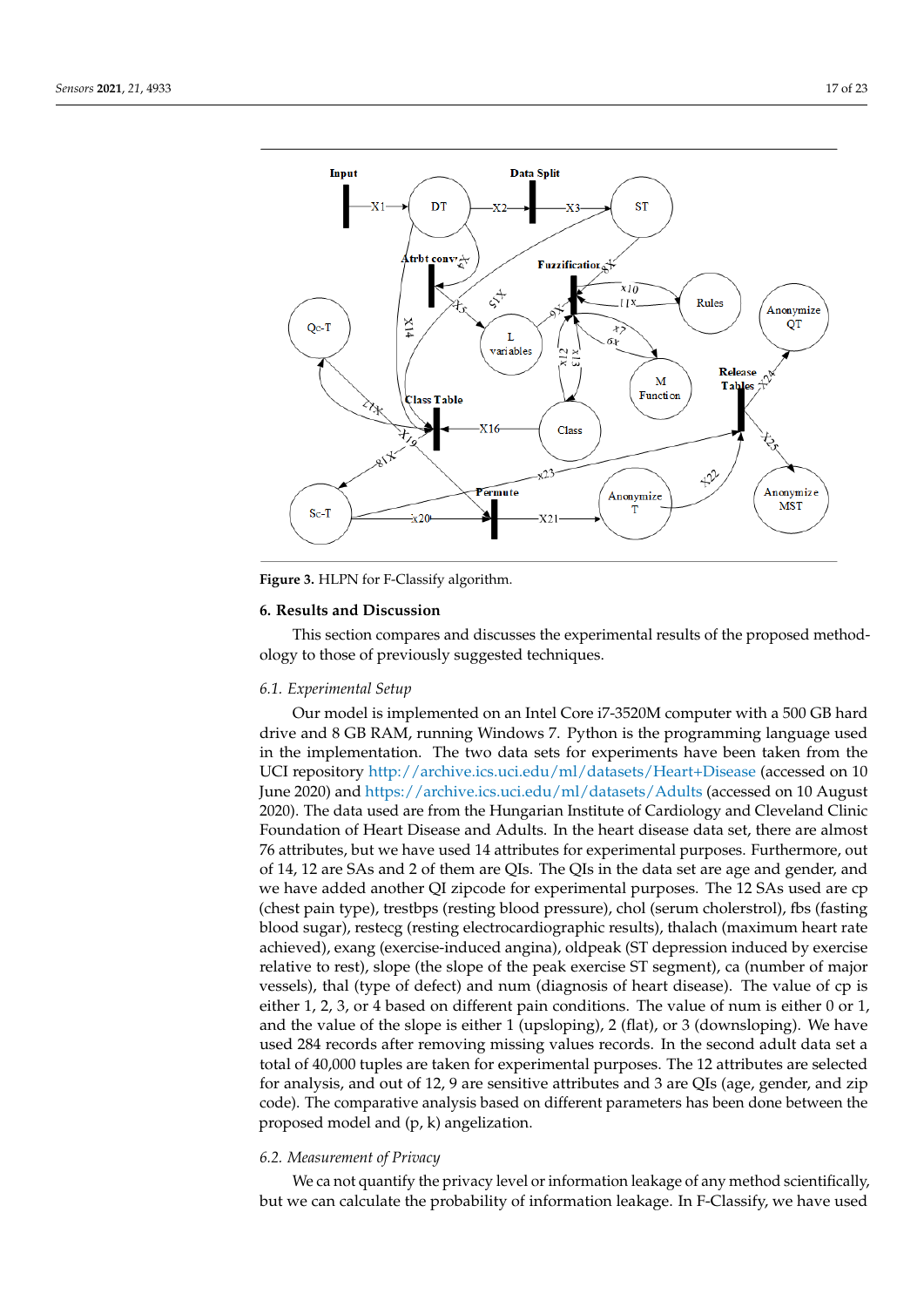fuzzy logic for classification or grouping of tuples so information leakage depends on membership functions defined for QIs and SA and class/group size. In F-Classify we have dynamic class/group size, so to measure privacy leakage we will sum the number of records in each group and then find the probability,  $P = \frac{1}{\alpha} \times 100$ , where  $\alpha$  is the sum of records based on QIs and sensitive attributes in each class/group.

<span id="page-17-0"></span>
$$
\alpha = \sum_{i} (k_i + s_i) \tag{14}
$$

In [\(14\)](#page-17-0), *k* is the number of records in each class/group based on QI and is denoted by  $(k_1, \ldots, k_i)$ , is the number of sensitive attributes in each class/group and *i* is the number of membership functions defined for QIs. We have multiple groups against one mf, therefore summation is used to add records from every group. For approach  $(p, k)$  angelization SA are not categorized, therefore the probability is based only on group size, as  $P = \frac{1}{k} \times 100$ , where *k* is a group size that is static and predefined. So this probability only depends on the number of records in one group. The likelihood of finding a record in the case of  $(p, k)$ angelization is substantially higher than in the case of F-Classify, as shown in Figure [4a](#page-17-1). We have classification based on QI and SAs in F-Classify, therefore the chance of identifying a record in a data set is determined by the sum of records in each mf and the number of SA against each record. In  $(p, k)$  angelization, however, only the records in one group are considered. Furthermore, when the number of records in a data set increases, the group size gets bigger in F-Classify, and the likelihood of finding a record decreases, but this is not the case with  $(p, k)$  angelization, which has a fixed group size. The number of records in (p, k) angelization does not affect group size.

## *6.3. Discernibility Penalty*

The Discernibility penalty (DCP) is a measure of indistinguishable records. Each record gets a penalty for being indistinguishable from other records, which is used to calculate DCP. The lower the DCP value, the more indistinguishable the records are from one another. If we have C indistinguishable classes, we can use [\(15\)](#page-17-2) to determine the DCP.

<span id="page-17-2"></span>
$$
DCP = \sum_{C} |C|^2 \tag{15}
$$

We used fuzzy logic with multi-dimensional partitioning in our methodology, which fuzzifies and distinguishes records. We can observe in Figure [4b](#page-17-1) that DCP grows with increasing group size in the case of  $(p, k)$  angelization, but DCP remains the same in the case of F-Classify. We have different group sizes in one table in F-Classify, as seen in Table [3a](#page-4-0). We have one tuple in one class/group and five tuples in the other class/group, giving us 1, 5, 6, and 1 group sizes in one table while maintaining DCP. As a result, DCP has a smaller value in F-Classify than  $(p, k)$  angelization, where DCP increases with the increase of group size.

<span id="page-17-1"></span>

**Figure 4.** Comparison of Heart Disease Data set (**a**) Probability of re-identifying a record (**b**) Discernibility Penalty.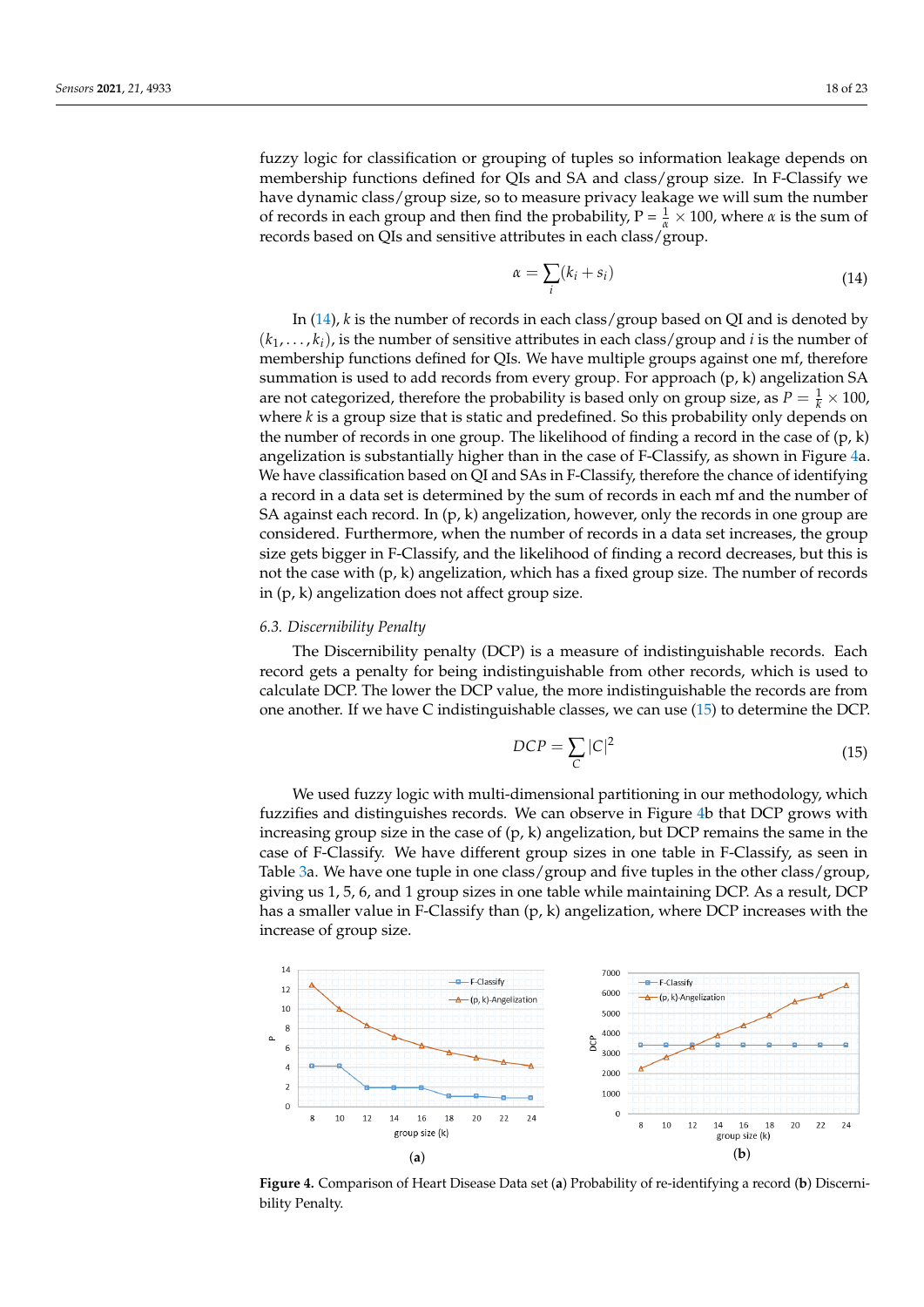## *6.4. Normalized Certainty Penalty (NCP)*

To check the utility of proposed techniques, the idea of certainty penalty (CP) is proposed by Xu et al. [\[5\]](#page-20-4). CP is a utility-based metric, it is helpful to get information loss, and it also illustrates the significance of every attribute. Normalized certainty penalty (NCP) is calculated using [\(16\)](#page-18-0).

<span id="page-18-0"></span>
$$
NCP = \sum_{i} \sum_{j} \left(\frac{z_{ij} - y_{ij}}{A_j}\right)
$$
 (16)

where  $\gamma$  and  $\gamma$  are the range of tuples defined after classification of table T, and A is the attribute for which NCP is calculated. In Figure [5a](#page-18-1), NCP is calculated for F-Classify and  $(p, k)$  angelization. NCP is calculated based on generalization steps in the case of  $(p, k)$ angelization and in F-Classify it is based on classification of attributes. Information loss is proportional to generalization; the more the generalization, the greater the information loss. The information loss in (p, k) angelization is more than in F-Classify, as seen in Figure [5a](#page-18-1). When there are few sensitive attributes, information loss is greater in F-Classify, but it gradually decreases in comparison to  $(p, k)$  angelization as the number of sensitive attributes increases. NCP is quite low in F-Classify in the adults data set, as seen in Figure [5b](#page-18-1). In terms of information loss, the suggested algorithm's low NCP shows that it performs well with larger data sets.

<span id="page-18-1"></span>

**Figure 5.** Normalized Certainty Penalty (NCP) (**a**) NCP Heart Disease (**b**) NCP Adults.

## *6.5. Query Error*

Query Error is another way to assess the suggested F-Classify utility. Comparing anonymized datasets aggregated query results [\[45,](#page-22-5)[46\]](#page-22-6) is one way to determine the efficiency of privacy models. Query error is computed using Equation [\(17\)](#page-18-2).

<span id="page-18-2"></span>
$$
Query - Error = Estimated - count - Actual - count / Actual - count \qquad (17)
$$

The actual query count is the result of the query executed on the original data-set T, whereas the estimated query count is the count obtained by anonymizing the dataset  $(T^*)$ . The query accuracy results are compared to the number of groups and query dimensionality.

For the Heart Disease and Adults data sets, relative query error is plotted against the number of groups in Figure [6a](#page-19-1),b. As the group size in F-Classify is not fixed like it is in  $(p, k)$  angelization, the relative query error for different group sizes is almost the same in the proposed approach. Furthermore, in the suggested methodology, fuzzy classification is applied for both QIs and SAs, resulting in a relatively low relative query error as compared to  $(p, k)$  angelization. Although enhanced generalization is employed for QIs in  $(p, k)$ angelization, query error is still greater than in F-Classify.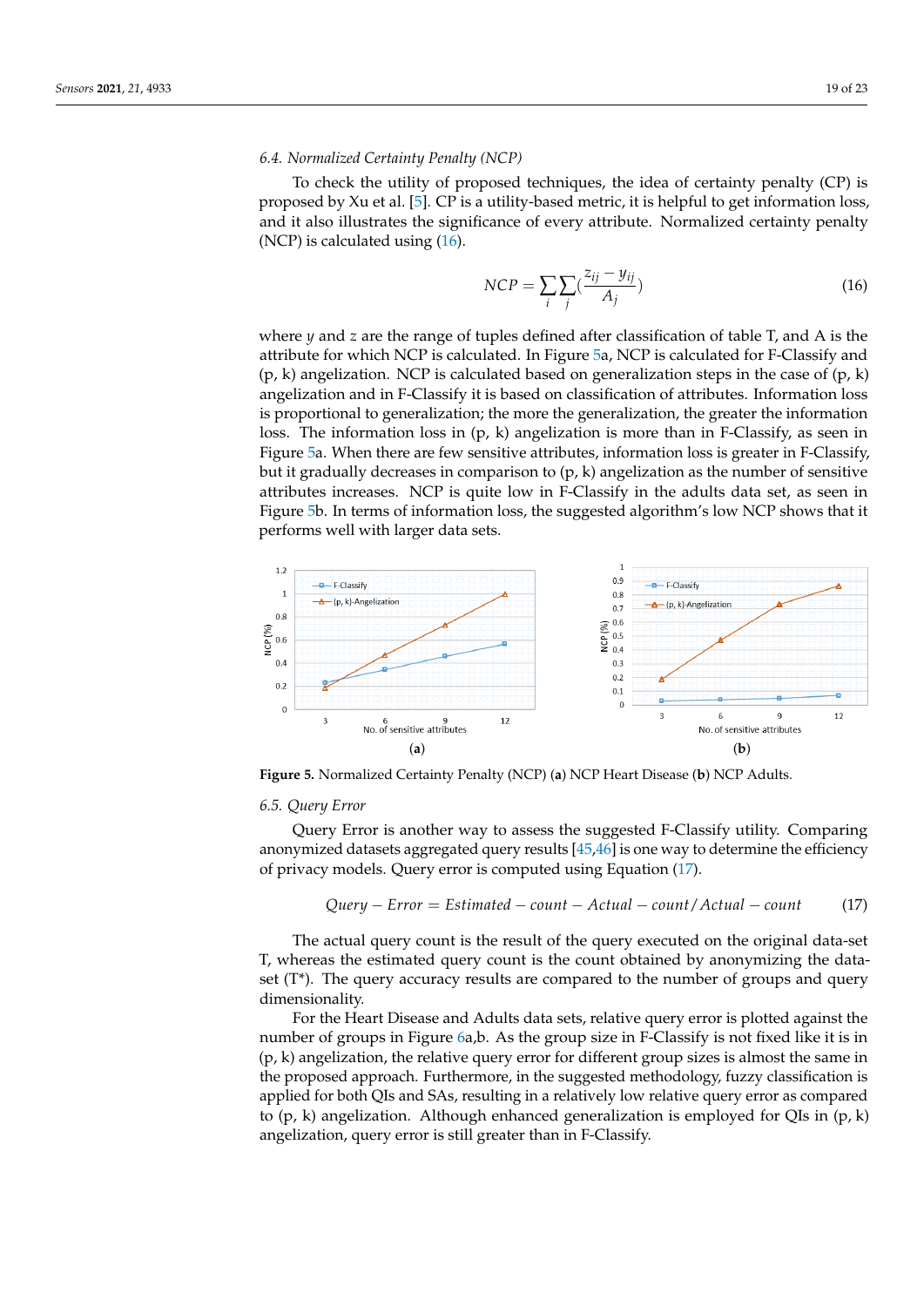<span id="page-19-1"></span>

**Figure 6.** Relative Query Error (RQE) (**a**) RQE for Heart Disease (**b**) RQE for Adults.

## *6.6. Execution Time Analysis*

Variable numbers of records and sensitive attributes are used to compare execution time. The execution time increases as the number of records increases. While the execution time for F-Classify increases slightly as the number of records increases, the execution time for (p, k) angelization increases rapidly as the number of records grows, as illustrated in Figure [7a](#page-19-2). When contrast to F-classify, which classifies SAs using an AI algorithm,  $(p, k)$ angelization takes longer to execute since it employs a weight calculation technique for each SA. F-Classify has a slight variation in execution time with the increasing number of SAs shown in Figure [7b](#page-19-2). The execution time of an adult data set with 40,000 records is presented in Figure [7c](#page-19-2), and the pattern is the same: as the number of SAs increases, so does the execution time. In both small and large data sets,  $(p, k)$  angelization takes longer to execute than F-Classify.

<span id="page-19-2"></span>

**Figure 7.** Execution time. (**a**) Execution time with increasing number of records (Heart Disease). (**b**) Execution time with varying number of sensitive attributes (Heart Disease). (**c**) Execution time with varying number of sensitive attributes (Adults).

### <span id="page-19-0"></span>**7. Conclusions**

This article introduces F-Classify, an AI-based technique for preserving the privacy of multiple sensitive attributes while publishing micro-data. The classification of SAs and QIs in F-Classify is done using rule-based fuzzy classification. Classifying QIs and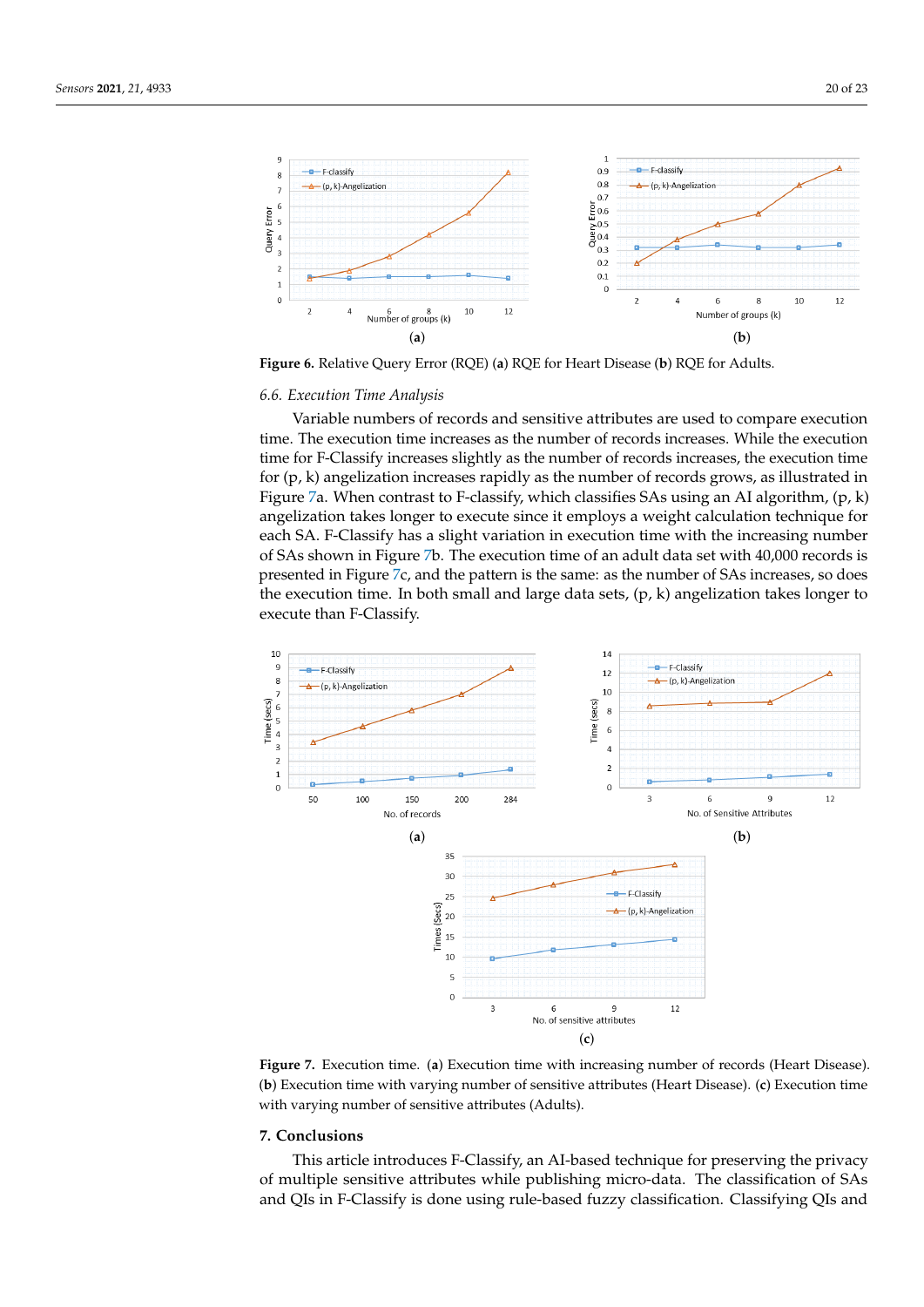SAs using fuzzy classification provides for multi-dimensional partitioning with minimal information loss. Attribute disclosure is prevented by classifying SAs into distinct classes so that instead of a fixed number of tuples in each group, each class has a varying number of tuples. Permuting the tables after multi-dimensional partitioning results in a higher level of privacy. Experiments on real-time data sets were conducted, and the results were compared in terms of Query Error, NCP, DCP, and execution. When comparing DCP to (p, k) angelization, it was observed that F-Classify had the lowest DCP value, indicating that records are indistinguishable. Query accuracy is used to assess utility, and it reveals that F-Classify has a lower query error than  $(p, k)$  angelization. In comparison to  $(p, k)$ angelization, an algorithm's execution time is quite minimal. We plan to extend this work in the future to include dynamic data publication. Multiple releases with insertion, deletion, and updating of records are a challenge in dynamic data publication.

**Author Contributions:** Conceptualization, H.A., T.K., A.A. (Adeel Anjum) and S.U.R.M.; methodology, H.A., T.K., A.A. (Adeel Anjum) and S.U.R.M.; software, H.A., T.K., A.A. (Adeel Anjum) and S.U.R.M.; validation, H.A., T.K., A.A. (Adeel Anjum) and S.U.R.M.; formal analysis, T.K and S.U.R.M.; investigation, H.A., T.K., A.A. (Adeel Anjum), S.U.R.M., A.A. (Alia Asheralieva), H.M., A.Z., K.A. and M.A.I.; resources, H.A., T.K., A.A. (Adeel Anjum), S.U.R.M., A.A. (Alia Asheralieva), H.M., A.Z., K.A. and M.A.I.; data curation, H.A., T.K., A.A. (Adeel Anjum), S.U.R.M., A.A. (Alia Asheralieva), H.M., A.Z., K.A. and M.A.I.; writing—original draft preparation, H.A., T.K., A.A. (Adeel Anjum) and S.U.R.M.; writing—review and editing, H.A., T.K., A.A. (Adeel Anjum), S.U.R.M., A.A. (Alia Asheralieva), H.M., A.Z., K.A. and M.A.I; visualization, H.A., T.K., A.A., S.U.R.M., A.A. (Alia Asheralieva), H.M., A.Z., K.A. and M.A.I; supervision, A.A. (Adeel Anjum), S.U.R.M., A.A. (Alia Asheralieva), H.M., A.Z., K.A., M.A.I.; project administration, A.A., S.U.R.M., A.A. (Alia Asheralieva), H.M., A.Z., K.A. and M.A.I.; funding acquisition, A.A. (Adeel Anjum), S.U.R.M., A.A. (Alia Asheralieva), H.M., A.Z., K.A. and M.A.I. All authors have read and agreed to the published version of the manuscript.

**Funding:** This research received no external funding.

**Conflicts of Interest:** The authors declare no conflict of interest.

#### **References**

- <span id="page-20-0"></span>1. Sweeney, L. k-anonymity: A model for protecting privacy. *Int. J. Uncertain. Fuzziness Knowl. Based Syst.* **2002**, *10*, 5. [\[CrossRef\]](http://doi.org/10.1142/S0218488502001648)
- <span id="page-20-2"></span>2. Machanavajjhala, A.; Kifer, D.; Gehrke, J.; Venkitasubramaniam, M. L-diversity: Privacy beyond k-anonymity. *ACM Trans. Knowl. Discov. Data TKDD* **2007**, *1*, 1. [\[CrossRef\]](http://dx.doi.org/10.1145/1217299.1217302)
- <span id="page-20-1"></span>3. Li, N.; Li, T.; Venkatasubramanian, S. t-closeness: Privacy beyond k-anonymity and l-diversity. In Proceedings of the 2007 IEEE 23rd International Conference on Data Engineering, Istanbul, Turkey, 15–20 April 2007; pp. 106–115.
- <span id="page-20-3"></span>4. LeFevre, K.; DeWitt, D.J.; Incognito, R.R. Efficient full-domain k-anonymity. In Proceedings of the 2005 ACM SIGMOD International Conference on Management of Data, Baltimore, MD, USA, 14–16 June 2005; pp. 49–60.
- <span id="page-20-4"></span>5. Xu, J.; Wang, W.; Pei, J.; Wang, X.; Shi, B.; Fu, A.W.C. Utility-based anonymization using local re-coding. In Proceedings of the 12th ACM SIGKDD International Conference on Knowledge Discovery and Data Mining, Philadelphia, PA, USA, 20–23 August 2006; pp. 785–790.
- <span id="page-20-5"></span>6. Sweeney, L. Achieving k-anonymity privacy protection using generalization and suppression. *Int. J. Uncertain. Fuzziness Knowl. Based Syst.* **2002**, *10*, 571–588. [\[CrossRef\]](http://dx.doi.org/10.1142/S021848850200165X)
- <span id="page-20-6"></span>7. Susan, V.S.; Christopher, T. *Anatomization with Slicing: A New Privacy Preservation Technique for Multiple Sensitive Attributes*; 1–21: SpringerPlus 5.1; Springer: Berlin/Heidelberg, Germany, 2016 .
- <span id="page-20-7"></span>8. Anjum, A.; Ahmad, N.; Malik, S.U.; Zubair, S.; Shahzad, B. An efficient approach for publishing microdata for multiple sensitive attributes. *J. Supercomput.* **2018**, *74*, 5127–5155. [\[CrossRef\]](http://dx.doi.org/10.1007/s11227-018-2390-x)
- <span id="page-20-8"></span>9. Han, J.; Luo, F.; Lu, J.; Peng, H. SLOMS: A Privacy-Preserving Data Publishing Method for Multiple Sensitive Attributes Microdata. *J. Softw.* **2013**, *8*, 3096–3104. [\[CrossRef\]](http://dx.doi.org/10.4304/jsw.8.12.3096-3104)
- <span id="page-20-9"></span>10. Tao, Y.; Chen, H.; Xiao, X.; Zhou, S.; Zhang, D. Angel: Enhancing the utility of generalization for privacy preserving publication. *IEEE Trans. Knowl. Data Eng.* **2009**, *21*, 1073–1087.
- <span id="page-20-10"></span>11. Klir, G.; Yuan, B. *Fuzzy Sets, and Fuzzy Logic*; Prentice Hall: Hoboken, NJ, USA, 1995; Volume 4.
- <span id="page-20-11"></span>12. Kumari, V.V.; Rao, S.S.; Raju, K.V.S.V.N.; Ramana, K.V.; Avadhani, B.V.S. Fuzzy based approach for privacy preserving publication of data. *Int. J. Comput. Sci. Netw. Secur.* **2008**, *8*, 115–121.
- <span id="page-20-12"></span>13. Kumar, P.; Varma, K.I.; Sureka, A. Fuzzy based clustering algorithm for privacy preserving data mining. *Int. J. Bus. Inf. Syst.* **2011**, *7*, 27. [\[CrossRef\]](http://dx.doi.org/10.1504/IJBIS.2011.037295)
- <span id="page-20-13"></span>14. *Mathworks*; M.U.T.: Natick, MA, USA, 1992.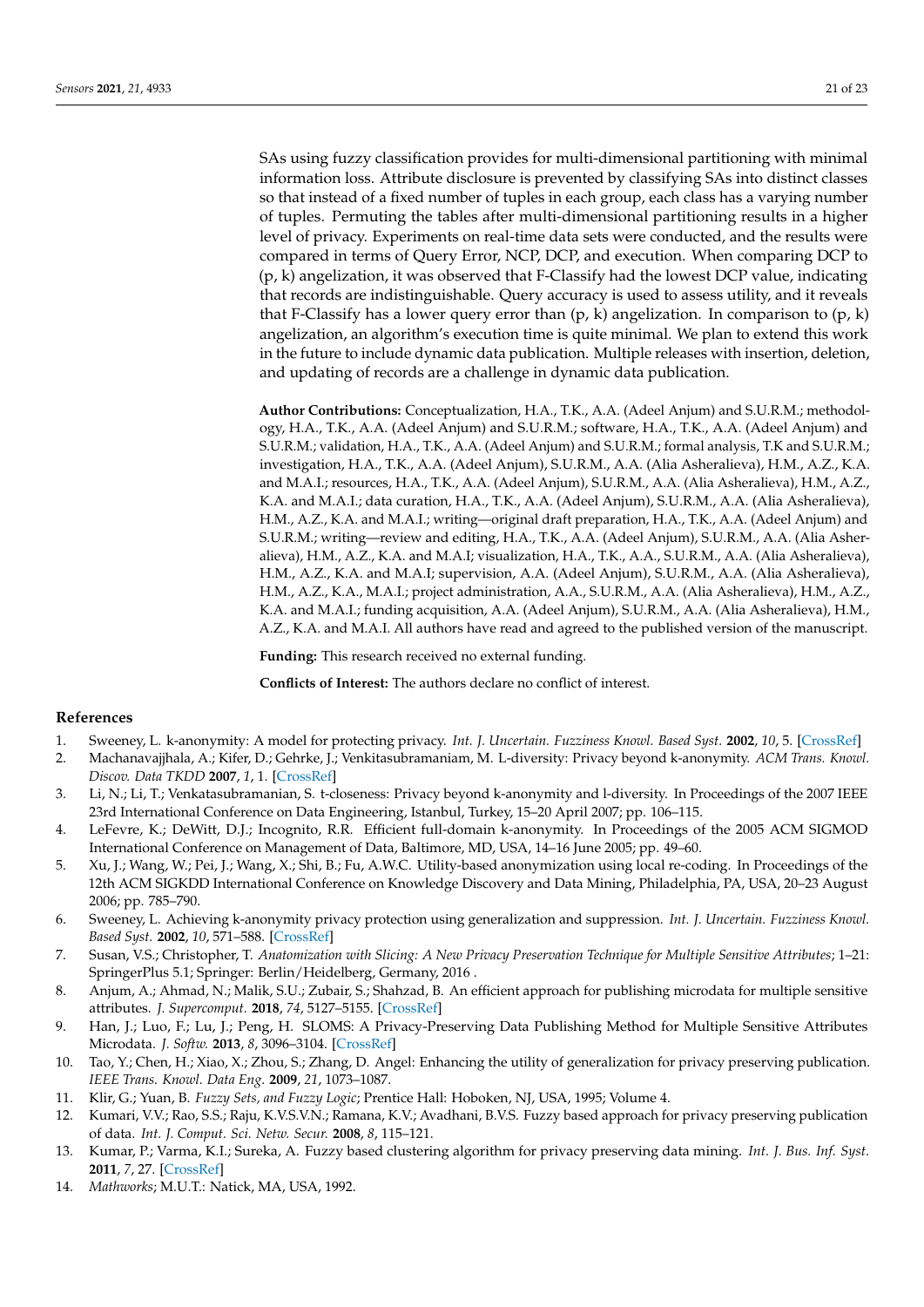- <span id="page-21-0"></span>15. Iyengar, V.S. Transforming data to satisfy privacy constraints. In Proceedings of the Eighth ACM SIGKDD International Conference on Knowledge Discovery and Data Mining, Edmonton, AB, Canada, 23–26 July 2002; pp. 279–288.
- 16. Zhang, X.; Liu, C.; Nepal, S.; Chen, J. An efficient quasi-identifier index based approach for privacy preservation over incremental data sets on cloud. *J. Comput. Syst. Sci.* **2013**, *79*, 542–555. [\[CrossRef\]](http://dx.doi.org/10.1016/j.jcss.2012.11.008)
- <span id="page-21-1"></span>17. LeFevre, K.; DeWitt, D.J.; Ramakrishnan, R. Mondrian multidimensional k-anonymity. In Proceedings of the Data Engineering. Proceedings of the 22nd International Conference on Data Engineering (ICDE'06), Atlanta, GA, USA, 3–7 April 2006.
- <span id="page-21-2"></span>18. Zhang, Q.; Koudas, N.; Srivastava, D.; Yu, T. Aggregate query answering on anonymized tables. In Proceedings of the IEEE 23rd International Conference In Data Engineering, Istanbul, Turkey, 15–20 April 2007; pp. 116–125.
- 19. Hore, B.; Mehrotra, S.; Tsudik, G.A. privacy-preserving index for range queries. In Proceedings of the Thirtieth International Conference on Very Large Databases, VLDB Endowment, Toronto, ON, Canada, 31 August–3 September 2004; Volume 30, pp. 720–731.
- 20. Rcw, W.; Li, J.; Awc, F.; Wang, K. (a, k)-anonymity: An enhanced k-anonymity model for privacy-preserving data publishing. In Proceedings of the 12th ACM SIGKDD International Conference on Knowledge Discovery and Data Mining, Philadelphia, PA, USA, 20–23 August 2006 ; pp. 754–759.
- <span id="page-21-3"></span>21. Martin, D.J.; Kifer, D.; Machanavajjhala, A.; Gehrke, J.; Halpern, J.Y. Worst-case background knowledge for privacy-preserving data publishing. In Proceedings of the Data Engineering IEEE 23rd International Conference on Data Engineering, Istanbul, Turkey, 15–20 April 2007; pp. 126–135.
- <span id="page-21-4"></span>22. Li, T.; Li, N.; Zhang, J.; Molloy, I. Slicing:, A new approach for privacy preserving data publishing. *IEEE Trans. Knowl. Data Eng.* **2012**, *24*, 561–574. [\[CrossRef\]](http://dx.doi.org/10.1109/TKDE.2010.236)
- <span id="page-21-5"></span>23. Kiruthika, S.; Raseen, M.M. Enhanced slicing models for preserving privacy in data publication. In Proceedings of the 2013 International Conference on Current Trends in Engineering and Technology (ICCTET), Coimbatore, India, 3 July 2013; pp. 406–409.
- <span id="page-21-6"></span>24. Liu, Q.; Shen, H.; Sang, Y. Privacy-preserving data publishing for multiple numerical sensitive attributes. *Tsinghua Sci. Technol.* **2015**, *20*, 246–254.
- <span id="page-21-7"></span>25. Min, G.U.O.; Zhen, L.I.U.; Huai-Bin, W.A.N.G. *Personalized Privacy Preserving Approaches for Multiple Sensitive Attributes in Data Publishing*; DEStech Transactions on Engineering and Technology Research Same-Ist; DEStech Publications: Lancaster, PA, USA, 2016.
- <span id="page-21-8"></span>26. Yi, T.; Shi, M. Privacy protection method for multiple sensitive attributes based on strong rule. *Math. Probl. Eng.* **2015**, *2015*, 464731. [\[CrossRef\]](http://dx.doi.org/10.1155/2015/464731)
- <span id="page-21-9"></span>27. Li, Z.; Ye, X. Privacy protection on multiple sensitive attributes. In Proceedings of the International Conference on Information and Communications Security, Zhengzhou, China, 12–15 December 2007; Springer: Berlin/Heidelberg, Germany, 2007; pp. 141–152.
- <span id="page-21-10"></span>28. Liu, J.; Luo, J.; Huang, J.Z. Rating: Privacy preservation for multiple attributes with different sensitivity requirements. In Proceedings of the Data Mining Workshops (ICDMW) 2011 IEEE 11th International Conference on Data Mining Workshops, Vancouver, BC, Canada, 11 December 2011.
- <span id="page-21-11"></span>29. Yang, E.A. Decomposition: Privacy preservation for multiple sensitive attributes. In *International Conference on Database Systems for Advanced Applicationsg*; Springer: Berlin/Heidelberg, Germany, 2009.
- <span id="page-21-12"></span>30. Das, D.; Bhattacharyya, D.K. Decomposition+: Improving l-Diversity for Multiple Sensitive Attributes. In *International Conference on Computer Science and Information Technology*; Springer: Berlin/Heidelberg, Germany, 2012.
- <span id="page-21-13"></span>31. Luo, F.; Han, J.; Lu, J.; Peng, H. ANGELMS: A privacy-preserving data publishing framework for microdata with multiple sensitive attributes. In Proceedings of the International Conference on Information Science and Technology (ICIST), Yangzhou, China, 23–25 March 2013.
- <span id="page-21-14"></span>32. Zhu, H.; Tian, S.; Xie, M.; Yang, M. Preserving privacy for sensitive values of individuals in data publishing based on a new additive noise technique. In Proceedings of the 23rd International Conference on Computer Communication and Networks (ICCCN), Shanghai, China, 4–7 August 2014.
- <span id="page-21-15"></span>33. Khan, R.; Tao, X.; Anjum, A.; Sajjad, H.; Khan, A.; Amiri, F. Privacy Preserving for Multiple Sensitive Attributes against Fingerprint Correlation Attack Satisfying c-Diversity. *Wirel. Commun. Mob. Comput.* **2020**, *2020*, 8416823. [\[CrossRef\]](http://dx.doi.org/10.1155/2020/8416823)
- <span id="page-21-16"></span>34. Raju, N.L.; Seetaramanath, M.; Rao, P.S. A novel dynamic KCi-slice publishing prototype for retaining privacy and utility of multiple sensitive attributes. *Int. J. Inf. Technol. Comput. Sci.* **2019**, *11*, 18–32. [\[CrossRef\]](http://dx.doi.org/10.5815/ijitcs.2019.04.03)
- <span id="page-21-17"></span>35. Xiao, Y.; Li, H. Privacy Preserving Data Publishing for Multiple Sensitive Attributes Based on Security Level. *Information* **2020**, *11*, 166. [\[CrossRef\]](http://dx.doi.org/10.3390/info11030166)
- <span id="page-21-18"></span>36. Kanwal, T.; Shaukat, S.A.A.; Anjum, A.; Choo, K.K.R.; Khan, A.; Ahmad, N.; Ahmad, M.; Khan, S.U. Privacy-preserving model and generalization correlation attacks for 1:M data with multiple sensitive attributes. *Inf. Sci.* **2019**, *488*, 238–256. [\[CrossRef\]](http://dx.doi.org/10.1016/j.ins.2019.03.004)
- <span id="page-21-19"></span>37. Kanwal, T.; Anjum, A.; Malik, S.U.; Sajjad, H.; Khan, A.; Manzoor, U.; Asheralieva, A. A robust privacy preserving approach for electronic health records using multiple dataset with multiple sensitive attributes. *Comput. Secur.* **2021**, *105*, 102224. [\[CrossRef\]](http://dx.doi.org/10.1016/j.cose.2021.102224)
- <span id="page-21-20"></span>38. Dhumal, M.T.S.; Patil, M.Y.S. Implementation of slicing for multiple column multiple attributes: Privacy preserving data publishing. *Int. J. Recent Innov. Trends Comput. Commun.* **2015**, *3*, 4261–4266.
- <span id="page-21-21"></span>39. Xiao, X.; Tao, Y. Anatomy: Simple and effective privacy preservation. In Proceedings of the 32nd International Conference on Very Large Data Bases, VLDB Endowment, Seoul, Korea, 12–15 September 2006; pp. 139–150.